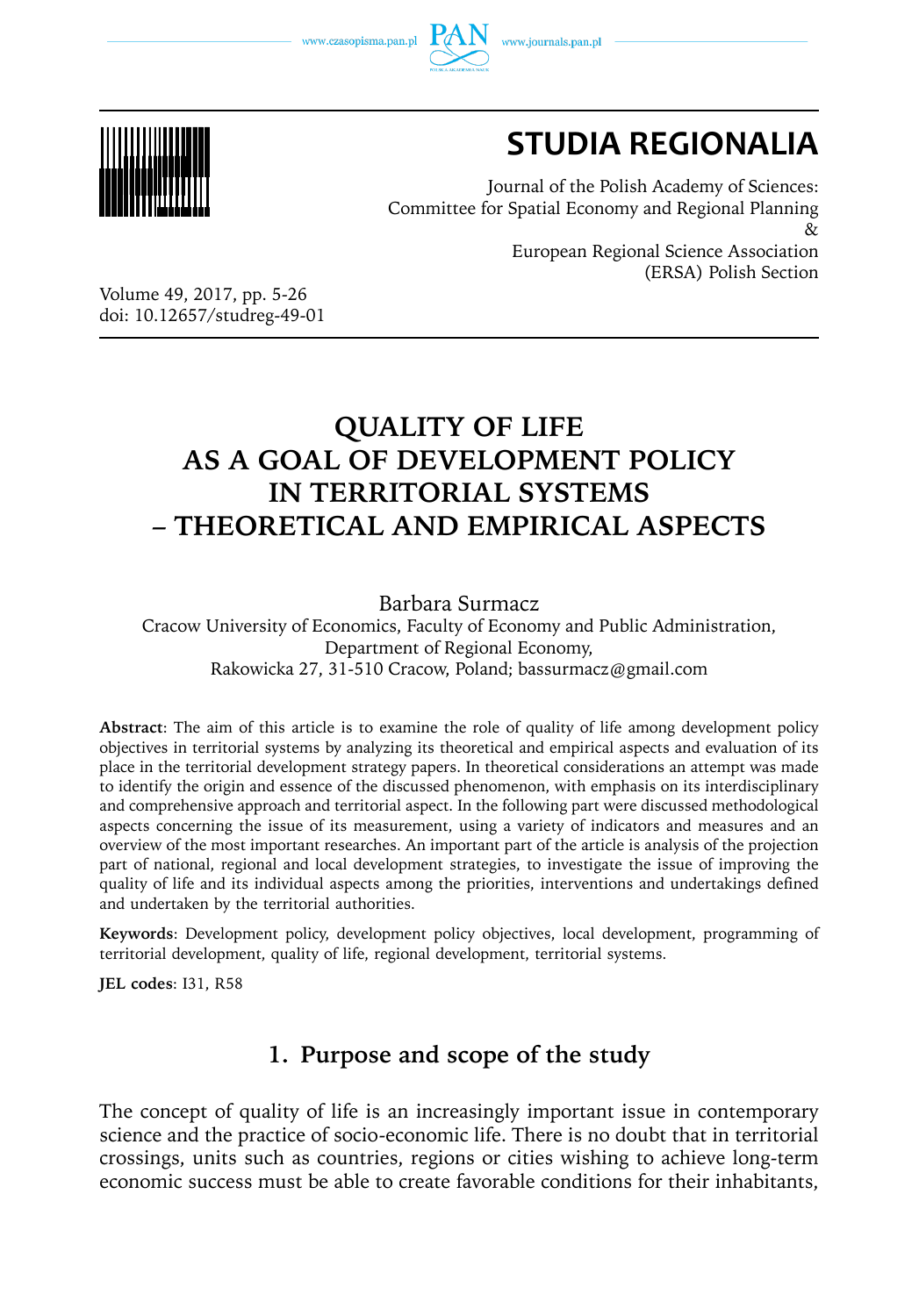security and development opportunities. A decent standard of existence and diversified offer of a region or city make people choose to live and work in it, reject migration offers to other national and foreign centers and investors are more willing to invest in capital and investment.

The main aim of this article is to examine and assess the role of quality of life among development policy objectives in territorial systems and thus the awareness of local authorities in this regard. To achieve the main purpose of the study, several specific objectives have been identified that have served and indicated the way to achieve it, *i.e.*: 1) presenting the genesis of research and the concept of quality of life in an interdisciplinary perspective; 2) recognition of the essence of quality of life in territorial systems; 3) presentation of methods of measuring the quality of life of the given territorial units and review of current research and 4) analysis of the projection part of national, regional and local strategic documents to assess the quality of life of the inhabitants among their priorities and actions.

The research hypothesis that was raised at the initial stage of reflection and analysis is as follows: quality of life of territorial communities as a complex and multidimensional category is the overriding priority of any development strategy in territorial systems and a starting point for any actions, undertakings and interventions undertaken by self-governmental authorities.

### **2. Origin of research on quality of life, definition problems and the essence of the phenomenon**

The issues related to the broadly understood quality of life and various aspects associated with it, were at the center of interest of already ancient thinkers who tried in particular to deepen their knowledge and to identify the determinants of the happy and satisfied existence of the people living in the area. For many centuries, the interest in this issue was merely a form of utopian reflection on the vision of an ideal society, or on the sources of wealth in the individual and social dimensions (Ostasiewicz 2004: 11-19).

Some researchers dealing with quality of life argue that the genesis of contemporary research on some of its aspects dates back to the nineteenth century, but it should be emphasized that the concept was not used yet. The term "quality of life" first appeared in literature only in the second half of the twentieth century, after the Second World War, in the USA (Marcinkowski & Wnuk 2012: 23). It was then identified only with the material sphere and economic prosperity, which was to a certain extent related to the socio-economic and political situation of many countries at that time. It was investigated, among others, how industrial development and the rise in economic performance of states, and consequently the delivery and high consumption of goods and the satisfaction of material needs, affect the quality of life in society. The high level of quality of life was then matched only to the satisfaction of the relevant material needs and to the achievement of a suitable income by each resident, generally accepted as the subsistence minimum. It should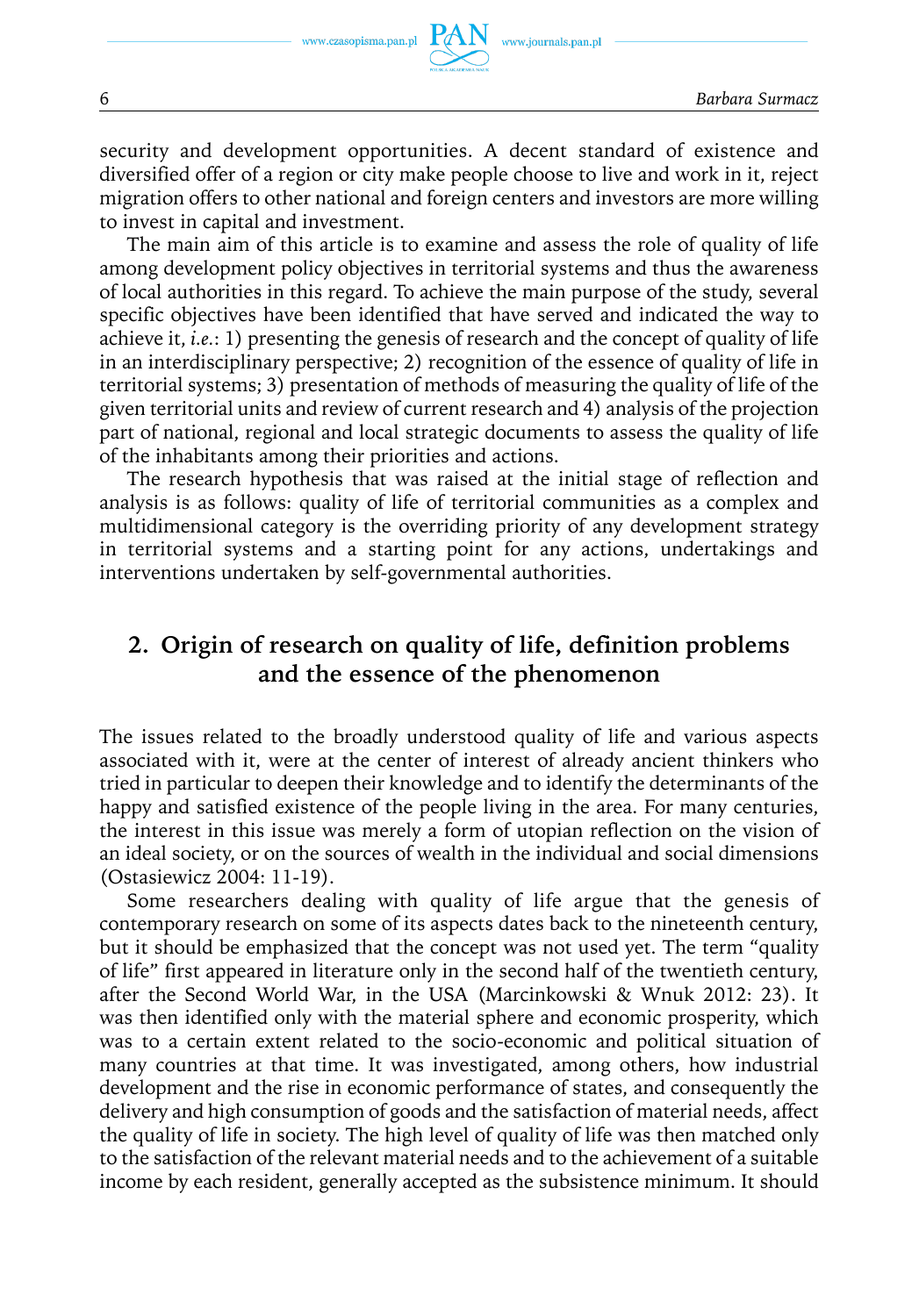be noted here that this approach can only now be equated with the level of life that concerns the satisfaction of material needs and is linked to the economic capacity of the inhabitants of the territory, which is reflected in the acquisition and consumption of various goods and services (Sompolska-Rzechuła 2013: 127-138).

It was only at the turn of the 1970s and 1980s that the quality of life on the ground of various social sciences began to be analyzed on a wider scale, pushing economic factors into the background a bit. They began to realize that the economic growth and the high consumption of material goods alone are not sufficient for individuals and individual societies to feel full of satisfaction and happiness from their existence. Moreover, attention has been drawn to the fact that in addition to positive effects, economic growth itself may also be conducive to the emergence of such negative issues as the degradation and pollution of the environment, the intensification of various social pathologies and disintegration and polarization of societies, which have a significant impact on the quality of human life and should be taken into account when researching discussed phenomenon. The reflection of this was the fact that in the considerations on the essence of quality of life began to take into account also its subjective dimension and qualitative indicators related to the humanistic components, *i.e.* social, psychological and environmental aspects of human functioning. So it was also perceived in the context of the possibility of self-realization, mental state, sense of security or broadly understood participation in its immediate environment (Sztumski 2014: 21-25).

It should be emphasized that the great contribution both to the dissemination of research into total quality of life and to the attention to its intangible determinants was provided by Campbell (1976: 117-124), who in his research project of the 1970s introduced indicators of human existence concerning the sociological and psychological sphere of human functioning, with an emphasis on investigating the subjective level of satisfaction of the inhabitants of their lives. In his research he showed that it is impossible to identify only the growth and improvement of objective living conditions such as material prosperity with feeling of happiness or life satisfaction. According to him, the determinants of the sense of fulfillment and satisfaction of life are also aspects such as successful family and work life, education, good interpersonal relationships and contacts with the local community, health, leisure, or general standards affecting the quality of life within a given local community.

It is extremely important that since then the quality of life has become the focus of interest and analysis of many disciplines and scientific fields. These disciplines often differ in purpose or method of research, but their common feature is that they extend to human existence and take into account various aspects of the conditions and standard of living of the population. Among them should be listed, first of all, sociology, psychology, economics, philosophy, medicine, pedagogy, social policy or spatial economy.

It is important to emphasize the fact that despite numerous attempts to arrive at a clear and precise definition, in the literature of the subject there is no only, universal conception of the discussed notion for all branches of science. Depending on the discipline of science, on which we consider it, emphasis is placed on the chosen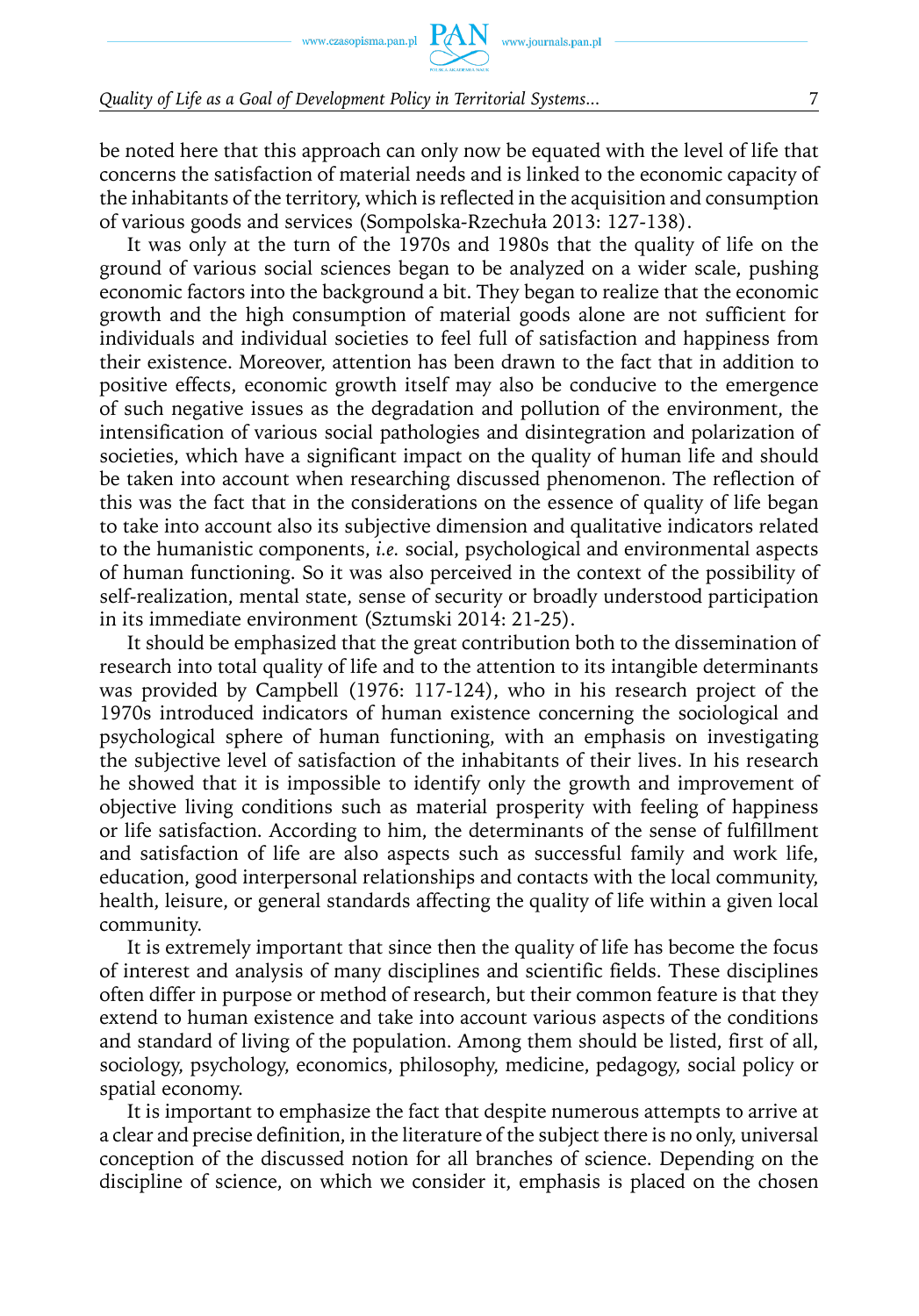aspects and factors. The variety of theoretical, conceptual, and methodological approaches to the attempt to explain and examine it undoubtedly demonstrates the extraordinary multidimensionality and interdisciplinarity of the term (Marcinkowski & Wnuk 2012: 21-26). In addition, very often when attempting to conceptualize the concept is also determined by the cultural, ethnic, historical, environmental or political context.

Kolman (2002: 91-95) considers quality of life in the context of the degree of satisfaction of both the material and spiritual needs of man. Torreance (1987: 593- 603) claims that the quality of life as an extremely complex and broad concept should take into account in its scope all aspects of human existence. Rapley (2003: 28) perceives it as a synonym and at the same time the resultant of aspects of physical, mental and social wellbeing, happy existence, satisfaction of one's living situation, self-fulfillment, not just the absence of illness, to what a considerable extent, according to him, contribute to it objectively good functioning, the issue of unemployment and income levels and freedom from coercion. Gillingham & Reece (1980: 91-101) argue that the quality of life is the degree of satisfaction of a person as a result of the consumption of goods and services of both those purchased on the market and those of a public nature, using both the material and social determinants of the environment in which the individual functions as well as forms of spending free time. Czapiński (2002: 9-34) claims that quality of life is inextricably linked to a sense of well-being and happiness. Waills (1976: 135-150) understands it by satisfying all kinds of human needs over long periods of time and attaining the values in the professional, family, personal, material and spiritual dimension. These values, according to him, are primarily physical and mental security, stabilization, choice, cognitive and self-expression, as well as broadly understood conditions related to time, space and having prospects for the future. Bell *et al.* (2006: 102-111) perceive quality of life as general prosperity, material and social status, physical and mental well-being and personal development of the individual. In a very interesting way defines the quality of life also Tomaszewski (1984: 207), who claims that it is the most appropriate measure of both world quality and human quality.

It is worth emphasizing that the above definitions of this concept are holistic, *i.e.* they perceive both objective and subjective aspects of the quality of human being. This broad perspective in literature is often referred to as global quality of life, which presents a comprehensive field of observation of all spheres and aspects of human functioning and existence. In literature, we also often find the perception of the conception of quality of life only in a narrow perspective, through the prism of only its subjective aspects. In this contex, the quality of life is usually perceived as a separate category from the living standard of the population. This difference is very well illustrated by the Finnish sociologist Allardt (1993: 88-94), whose aspect of standard of living is related to the possession of all kinds of material goods, *i.e.* broadly understood prosperity, but the quality of life is perceived by him only by the prism of sense of existence and the emotional states that reflect the sphere of human intangible needs, with emphasis on social needs, personal development needs and well-being.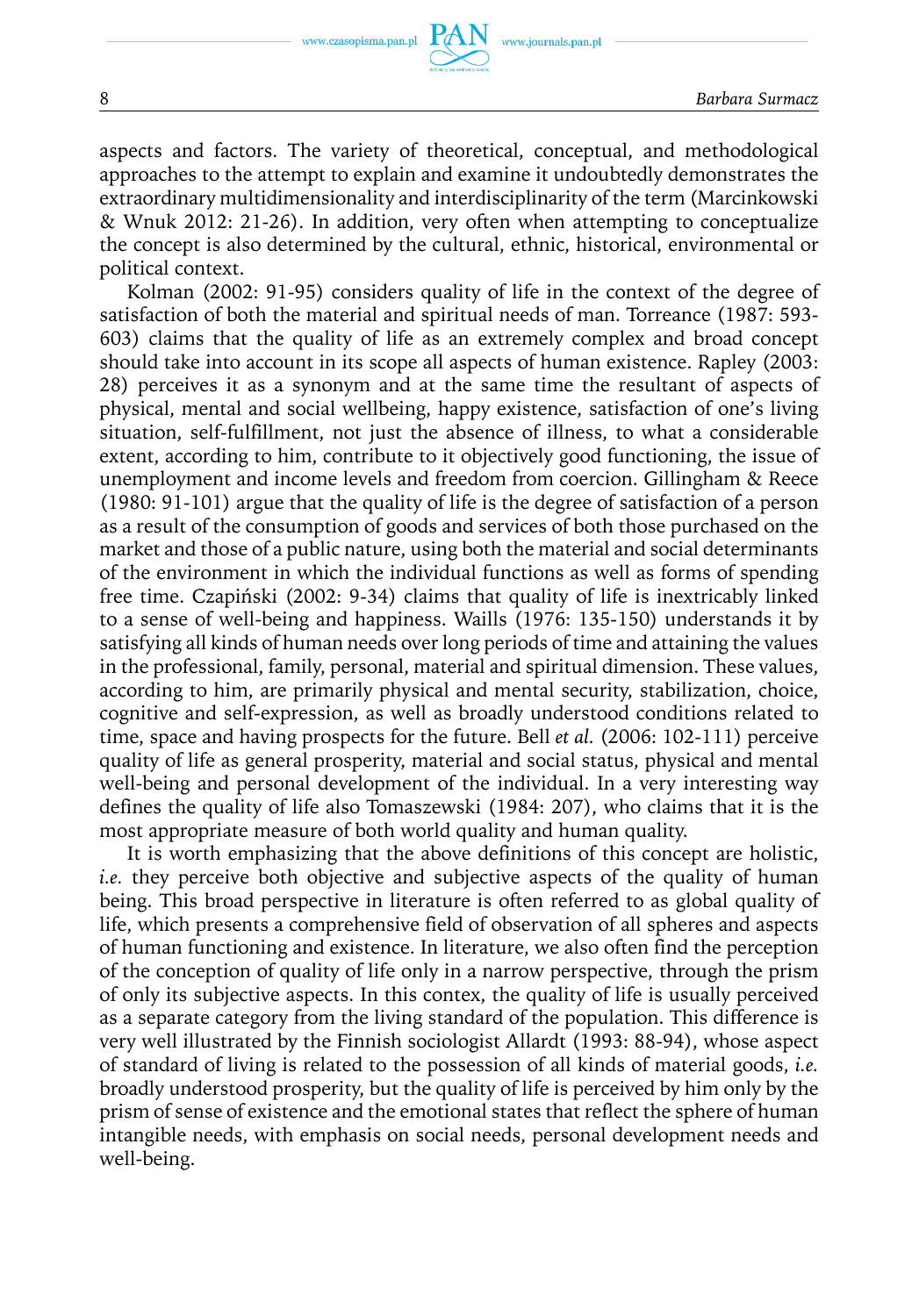It is also very important that, according to Rokicka (2013: 161) there are five key streams of interest in the subject of quality of life in the literature, *i.e*.: 1) a trend which is related the natural environment and sustainable development, emphasizing the environmental consequences of civilization and socio-economic progress and their impact on the health and quality of life of the population; 2) a trend associated with medical science and quality of life conditional on health; 3) a trend that is related to social and psychological motives, especially in the context of civilization development and the impact of its various aspects on the lives of individuals and social groups; 4) a trend that relates to the broadly understood urbanization processes and the quality of life of urban and metropolitan residents and 5) a trend that focuses on the social and economic dimensions of the quality of life of the inhabitants of a given territorial unit, including local, regional, national, *etc.*

### **3. Quality of life in territorial systems – theoretical conceptions**

Quality of life is not only a scientific category or an abstract being, which in various ways attempts to undergo conceptualization but, above all, it has a practical dimension. With this aspect we are dealing primarily when trying to examine the essence and image of the quality of life of the inhabitants of given territory, *i.e.* country, region, county, town or municipality.

It is extremely important that the quality of life of the population living in a given territorial unit is very often understood in two ways – from a narrow and wide perspective. In narrow terms, there are essentially three distinct categories for the discussed issue, *i.e.* living conditions, standard of living and quality of life. Living conditions can be defined most broadly as a whole of the objective environmental, socio-economic, infrastructural and institutional conditions in which a given individual or society lives within a particular territorial unit (Masik 2010: 37-42). The standard of living according to the most frequently cited definitions is the degree to which material, housing, education, health, cultural and leisure needs are met by the consumption of goods and services and the material and living standards (Panek 2014: 120-121). The quality of life, however, is considered from this point of view solely as subjective perception by the inhabitants of their own living situation, the degree of satisfaction of their needs, the self-fulfillment and their level of satisfaction and happiness (Kusterka-Jefmańska 2014: 170-173). On the broader side, which seems to be much closer to the multidimensional and holistic perception of the discussed concept, the quality of life is perceived as the widest category, which extends both to the conditions and standard of living of the people (*i.e.* objective aspects) and to the subjective aspect which is the perception of satisfaction of their existence. The concept of quality of life in territorial systems, *i.e.* in relation to inhabitants of a given country, region, city or other units, and its individual dimensions and aspects, is presented in Table 1.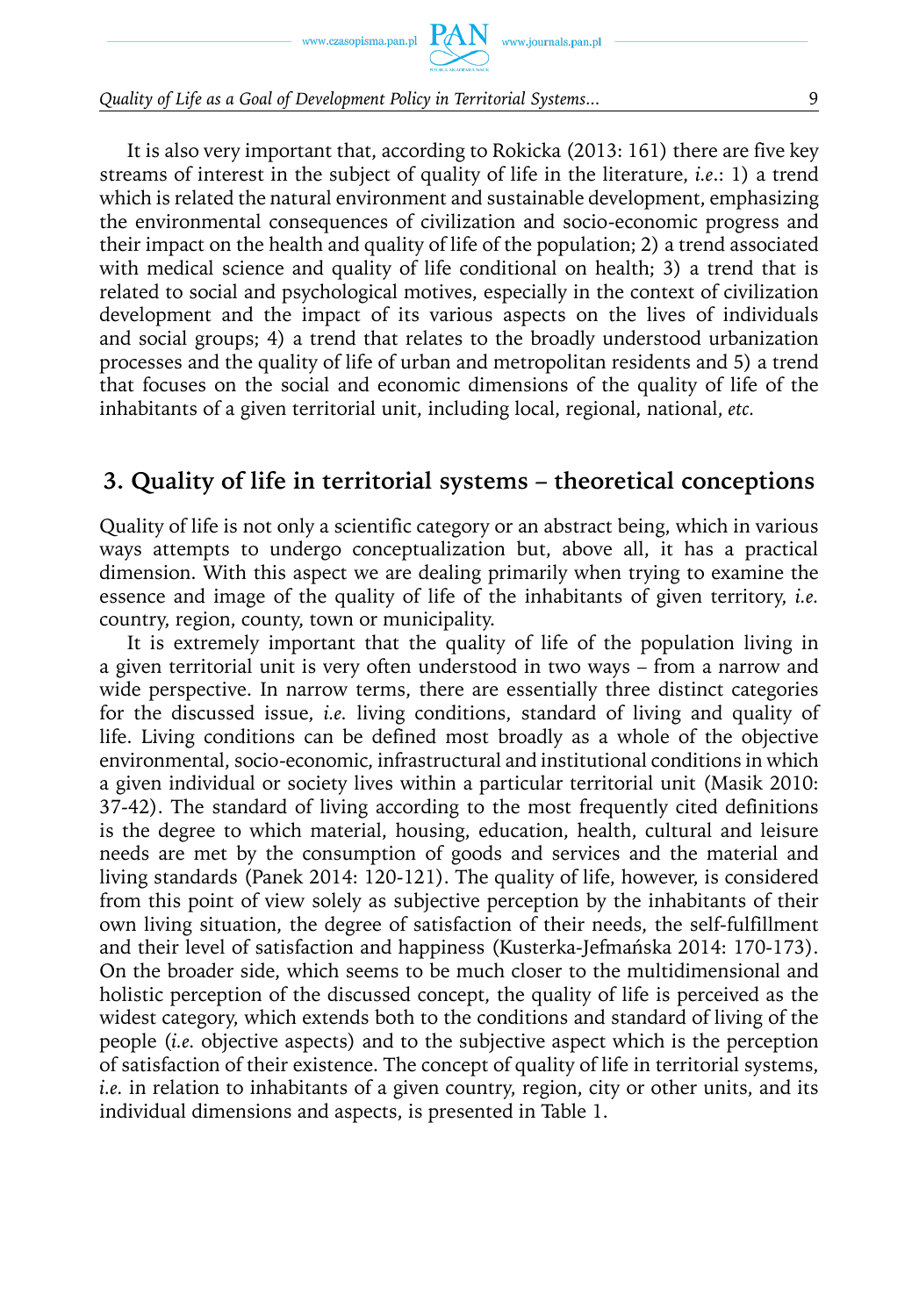| - 22.45 |
|---------|
|         |
|         |
|         |
|         |
|         |
|         |
|         |
|         |
| :       |
| ۱       |
|         |
| ١       |

| Table 1. Quality of life in territorial systems and its components in broad term                                                                                                                                                                                                                                                                                                                                                                                                                                                                                                                                                                                                                                                                                                |                                                                                                                                                                                                                                                                                                                                                                                                                                                                                                                                                                                                                                          |                                                                                                                                                                                                                                                                                                                                                                                                                                                                                                                                                                                                                                                                                                                                                                                                                                                                                                           |
|---------------------------------------------------------------------------------------------------------------------------------------------------------------------------------------------------------------------------------------------------------------------------------------------------------------------------------------------------------------------------------------------------------------------------------------------------------------------------------------------------------------------------------------------------------------------------------------------------------------------------------------------------------------------------------------------------------------------------------------------------------------------------------|------------------------------------------------------------------------------------------------------------------------------------------------------------------------------------------------------------------------------------------------------------------------------------------------------------------------------------------------------------------------------------------------------------------------------------------------------------------------------------------------------------------------------------------------------------------------------------------------------------------------------------------|-----------------------------------------------------------------------------------------------------------------------------------------------------------------------------------------------------------------------------------------------------------------------------------------------------------------------------------------------------------------------------------------------------------------------------------------------------------------------------------------------------------------------------------------------------------------------------------------------------------------------------------------------------------------------------------------------------------------------------------------------------------------------------------------------------------------------------------------------------------------------------------------------------------|
|                                                                                                                                                                                                                                                                                                                                                                                                                                                                                                                                                                                                                                                                                                                                                                                 | <b>QUALITY OF LIFE</b>                                                                                                                                                                                                                                                                                                                                                                                                                                                                                                                                                                                                                   |                                                                                                                                                                                                                                                                                                                                                                                                                                                                                                                                                                                                                                                                                                                                                                                                                                                                                                           |
|                                                                                                                                                                                                                                                                                                                                                                                                                                                                                                                                                                                                                                                                                                                                                                                 | objective dimension                                                                                                                                                                                                                                                                                                                                                                                                                                                                                                                                                                                                                      | subjective dimension                                                                                                                                                                                                                                                                                                                                                                                                                                                                                                                                                                                                                                                                                                                                                                                                                                                                                      |
| living conditions                                                                                                                                                                                                                                                                                                                                                                                                                                                                                                                                                                                                                                                                                                                                                               | standard of living                                                                                                                                                                                                                                                                                                                                                                                                                                                                                                                                                                                                                       | satisfaction with life                                                                                                                                                                                                                                                                                                                                                                                                                                                                                                                                                                                                                                                                                                                                                                                                                                                                                    |
| lighting, bike paths<br>quality of drinking<br>elements of social<br>Level of socio-economic and civilization<br>water, air quality, noise intensity, etc.)<br>Location and size of settlement unit<br>technology<br>Geo-natural conditions and climate<br>Quality and access to technical and<br>communication infrastructure, i.e.:<br>heritage<br>waste management system<br>district heating network<br>water supply network<br>Quality and access to the<br>Environmental standing<br>culture and cultural l<br>telecommunications<br>sidewalks, car parks,<br>sport and recreation<br>social assistance<br>roads and highways<br>sewage network<br>public transport<br>infrastructure, <i>i.e.</i> :<br>gas network<br>health care<br>education<br>development<br>housing | · culture and participation in cultural events<br>households in basic material goods and goods<br>Expenditure level, including expenditure on:<br>Technical condition and equipment of<br>Participation in the labor market and<br>Consumption of goods and services<br>· sport, recreation and leisure<br>The use of social assistance<br>education and training<br>Material development<br>Housing conditions<br>Material prosperity<br>Financial situation<br>Financial abilities<br>Financial security<br>Threat of poverty<br>health care<br>of higher order<br>employment<br>Savings level<br>Income level<br>· clothing<br>• food | Social contacts and interpersonal relationships<br>Participation and involvement in the territorial<br>Perception of their own material situation and<br>A sense of bond and integration with the local<br>services and local and regional infrastructure<br>community or exclusion and marginalization<br>Sense of security in the economic and health<br>Satisfaction with individual aspects of life<br>Evaluation of quality and access to public<br>Degree of achievement of goals and meet<br>dimensions and before losing property<br>Mental, physical and social wellbeing<br>A sense of local and regional identity<br>A sense of self-fulfillment, personal<br>State of health and well-being<br>Sense of political stability<br>How to spend free time<br>Feeling of happiness<br>housing conditions<br>Individual lifestyle<br>Value system<br>development<br>community<br>and crime<br>needs |
|                                                                                                                                                                                                                                                                                                                                                                                                                                                                                                                                                                                                                                                                                                                                                                                 |                                                                                                                                                                                                                                                                                                                                                                                                                                                                                                                                                                                                                                          |                                                                                                                                                                                                                                                                                                                                                                                                                                                                                                                                                                                                                                                                                                                                                                                                                                                                                                           |

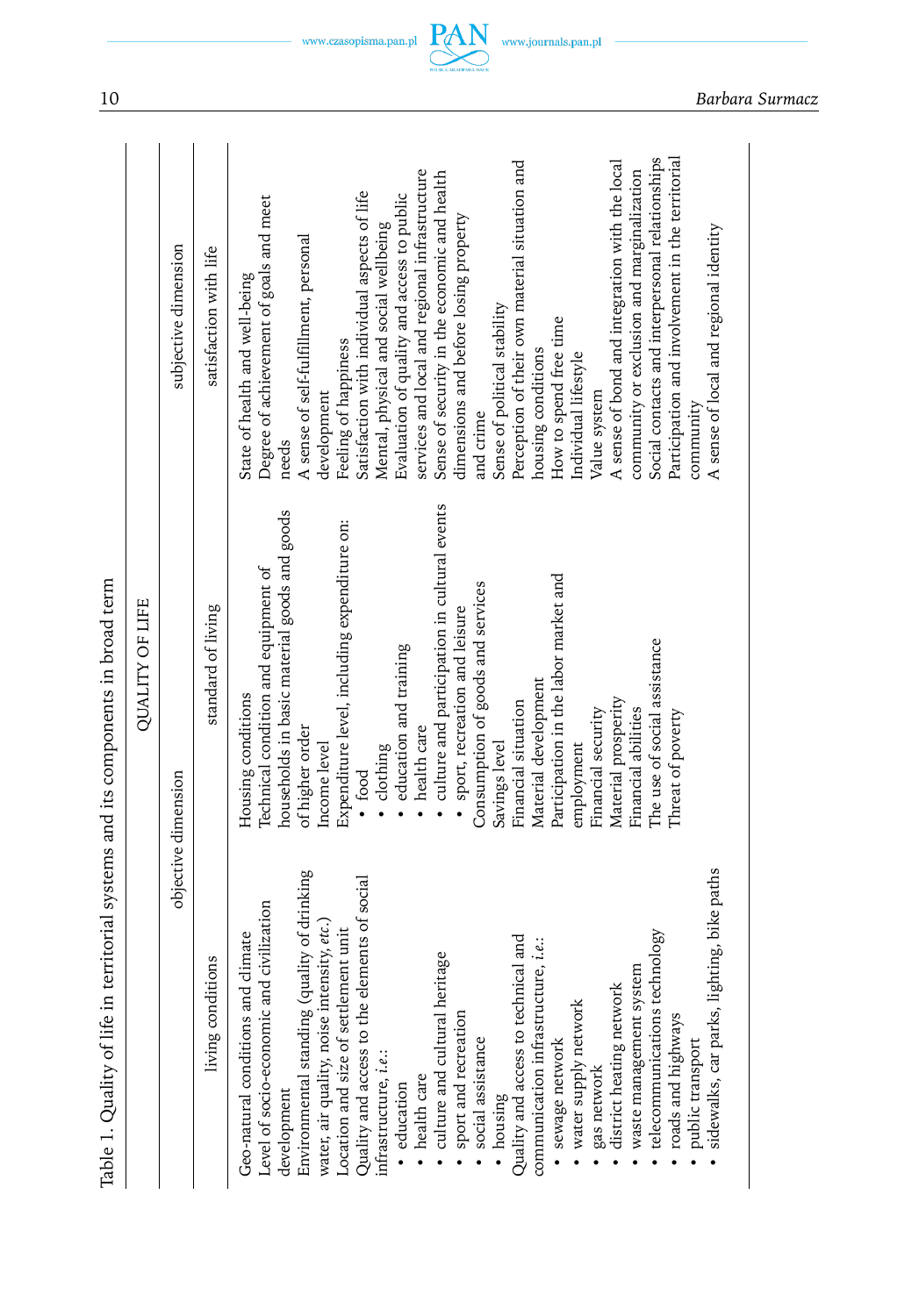|                                                                                                                                                                                                                                                                                                                                                                                                                                                                                                                                                                                                                              | <b>QUALITY OF LIFE</b> |                        |
|------------------------------------------------------------------------------------------------------------------------------------------------------------------------------------------------------------------------------------------------------------------------------------------------------------------------------------------------------------------------------------------------------------------------------------------------------------------------------------------------------------------------------------------------------------------------------------------------------------------------------|------------------------|------------------------|
| objective dimension                                                                                                                                                                                                                                                                                                                                                                                                                                                                                                                                                                                                          |                        | subjective dimension   |
| living conditions                                                                                                                                                                                                                                                                                                                                                                                                                                                                                                                                                                                                            | standard of living     | satisfaction with life |
| Quality of public space, development of space<br>Level of social capital/social inequality/ social<br>Access to modern technology and innovation<br>government administration and institutions<br>Development of democracy and civil society<br>Socio-economic policy of the state, region,<br>Situation on the local labor market and<br>Access to information and knowledge<br>social justice<br>Functioning of government and self-<br>Political freedom and civil rights<br>employment opportunities<br>Equal opportunities and<br>Quality of governance<br>and green areas<br>municipality<br>Public safety<br>cohesion |                        |                        |
| Source: Own elaboration.                                                                                                                                                                                                                                                                                                                                                                                                                                                                                                                                                                                                     |                        |                        |

 $\begin{picture}(120,110) \put(0,0){\vector(1,0){100}} \put(15,0){\vector(1,0){100}} \put(15,0){\vector(1,0){100}} \put(15,0){\vector(1,0){100}} \put(15,0){\vector(1,0){100}} \put(15,0){\vector(1,0){100}} \put(15,0){\vector(1,0){100}} \put(15,0){\vector(1,0){100}} \put(15,0){\vector(1,0){100}} \put(15,0){\vector(1,0){100}} \put(15,0){\vector(1,0){100$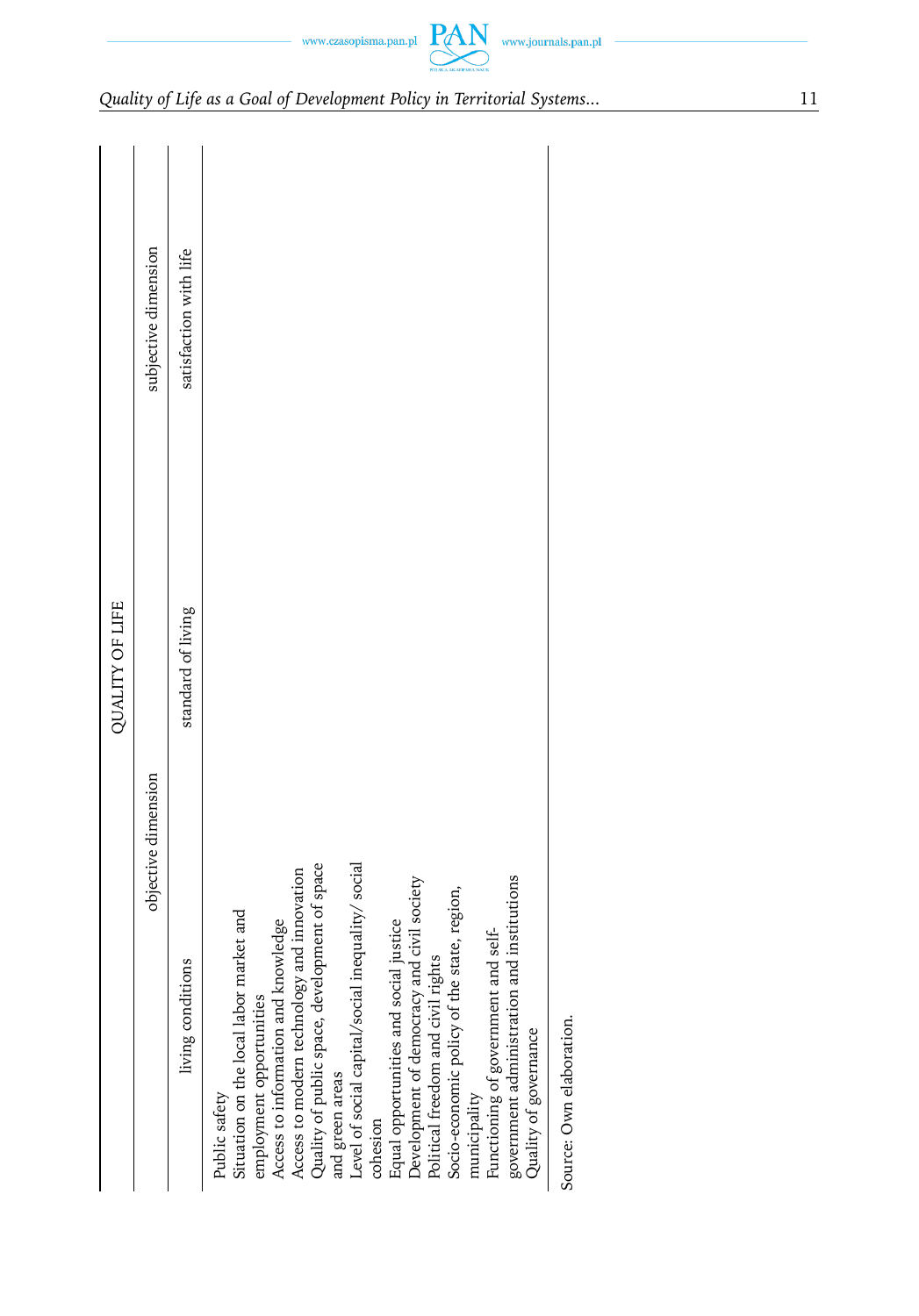It should be noted that factors influencing the quality of life of the inhabitants of a given territorial unit, influenced by regional and local self-governments, are primarily the sphere of living conditions of the population and, to a lesser extent, the standard of living. Almost all of the aspects of living conditions of given territorial community, listed in the table above, belong to the basic and fundamental areas of activity of self-governments of different levels. Of course, governmental authorities are also influential in shaping and influencing them, thanks to the numerous financial and coordination instruments. It is also worth emphasizing the fact that objective indicators concerning the sphere of living conditions and living standards also serve to reflect the level of development and socio-economic situation of a given territorial unit.

As objective factors determining the quality of life in territorial systems can therefore be considered quality and access to all types of public services and socio-economic infrastructure and environmental, social, economic and political conditions in which the inhabitants of a given territorial unit live and which constitute the conditions of their lives and material prosperity, closely related to the aspect of living standard. The subjective factors, however, being the necessary complement of the image of the quality of life of the inhabitants in broad, holistic terms, reach the opinion and behavior of the citizens themselves.

The conditions and standard of living in the area of a given territorial unit determine in a significant way the subjective assessment of the inhabitants, but one should also note that there is also a paradox in the literature that the relationship between the objective conditions and the level of life of the inhabitants and their subjective sense of satisfaction and happiness are not always clear. There may be a situation to which Campbell (1976: 117-124) already refers, namely when improving the objective aspects and areas of life of the inhabitants related to the conditions and level of existence in the area of a given territorial unit is not accompanied by the simultaneous improvement of their satisfaction, happiness and better perception of their living situation in a given territory.

There is also a reverse situation, often referred to as the "paradox of contentment," which is closely linked to the gap between the level of aspirations and life expectancies of the individual and the real objective aspects – the smaller the gap is, the greater is the individual satisfaction of life and a sense of happiness, even in spite of unfavorable objective factors, *i.e.* low level and bad living conditions (Karwowski 2003: 11-25). It is often stressed, however, that this is only a transitional situation, and in the long term, this state is transformed into frustration and depression and, in extreme cases, into various forms of deprivation and dissatisfaction as a result of the inability to improve one's situation. Both of these cases are socially very unfavorable and can lead to a variety of social pathologies, tensions and social conflicts, which undoubtedly undermines the sense of bond and integration of a given territorial community and does not contribute to the building of social cohesion and the broadly defined development of a given territorial unit.

Nevertheless, the subjective quality of life is tied closely to the sense of satisfaction of the inhabitants of a given territorial unit from the various aspects and dimensions of one's life. Significant role in the process of its shaping undoubtedly plays a degree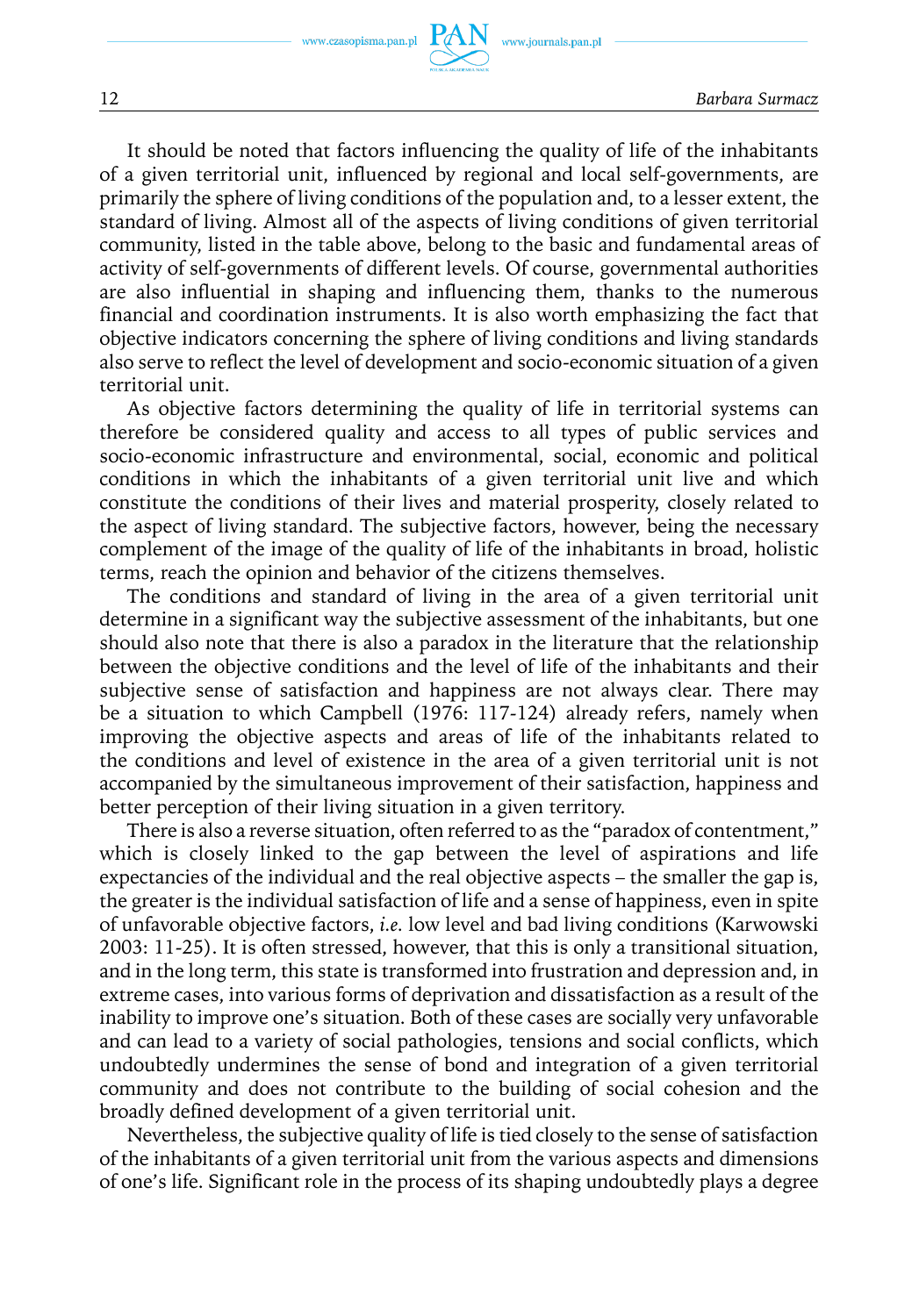of satisfying the needs and desires of the citizens – which may be influenced by selfgovernment authorities, especially in the case of delivering public services widely understood and taking care of the improvement of living conditions in the city and the region – and evaluation of the inhabitants' own existence through the prism of individual or collective values, their own aspirations or life goals. Very often this assessment is also made by comparing the conditions and the level of one's life and the possibility of development and self-realization with inhabitants of other settlements – for example, inhabitants of rural areas and smaller towns with inhabitants living in large cities or metropolises, inhabitants of regions of Eastern Poland, with inhabitants of better developed regions of Central Poland or Southern Poland. The negative assessment and perception of their living situation and development opportunities, which are related even to the lack of possibility to find a job, low access to social and technical infrastructure or low quality of the environment, are very often the determinants of migration both domestically – to regions and cities with greater development potential, better meet the needs – as well as foreign migration.

It is also worth emphasizing that the mere shaping of needs and desires of citizens is also determined by various environmental, cultural or socio-economic conditions, and moreover, these needs may be subject to change, along with changes in these determinants. In addition, under certain circumstances, some individual needs can become widespread and become social needs. It is therefore necessary to be able to reasonably anticipate, predict and plan actions and intentions, bearing in mind also this aspect.

It is worth mentioning here that depending on the adoption of different classification criteria we can consider the quality of life of a given territory from several perspectives. For example, the division into direct and indirect quality of life can be distinguished. The first one is identified with the subjective quality of life dimension and is a picture from direct survey research, *i.e.* surveys and interviews with residents, while the other is related to indirect observations, most often with the help of objective data and indicators of public statistics.

Equally important is the division of individual and collective quality of life in territorial systems. The first aspect concerns the perception of the quality of life from the perspective of a single person and of the various spheres of her life and therefore, according to some, is of fundamental character. As a research tool, the individual questionnaire is often used in this case. The other type is considered by some researchers to be in some way abstract, because its essence is the generalization of the individual quality of life of selected individuals residing in a given area by means of various quantitative and qualitative tools. Nevertheless, in spite of this – especially in the practice of socio-economic life and for statistical purposes – numerous studies are being conducted that are important for determining the level of the phenomenon in question from the point of view of the entire territorial community (as a rule, cities or individual municipalities, but also sometimes regions, the whole country or other categories of territorial units) (Raport z badań … 2012: 8-12). In this case it is possible to talk about the quality of life of a given family, household, local, regional, national and border communities, etc. It should be emphasized here that both categories take into account both objective and subjective dimensions.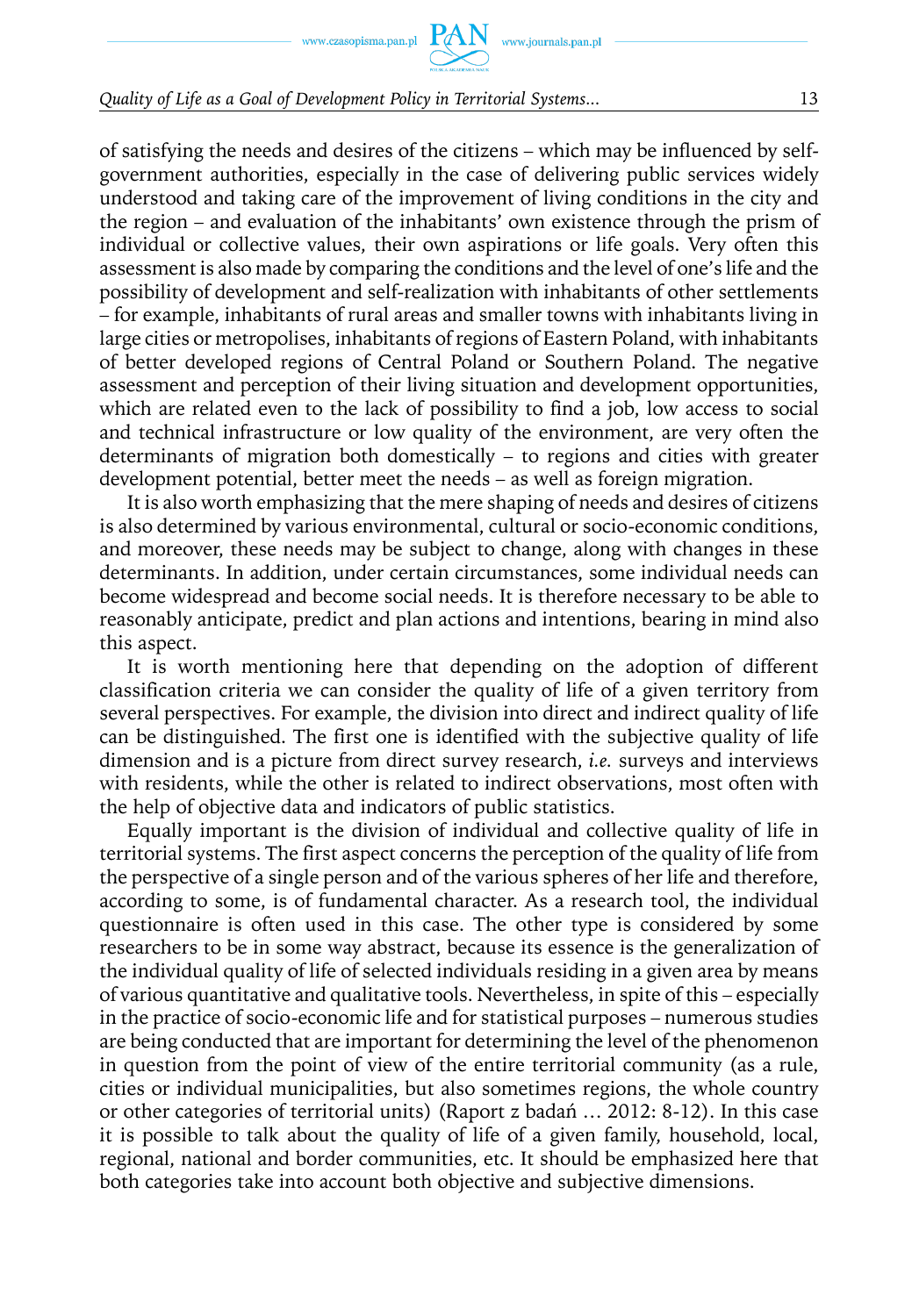www.czasopisma.pan.pl

www.journals.pan.pl

### **4. Quality of life in the territorial systems – empirical conceptions**

Taking into account the issue of measuring the quality of life of the inhabitants of a given territorial unit, it should be stressed that, as with the problems of constructing the only precise definition that would convey the essence of the term in a precise manner, there is no single and universal measure for its precise examination. Despite this, a number of indicators and methods, both objective and subjective, detailed and synthetic, quantitative and qualitative, have been developed in the literature on the subject and practice of socio-economic life, which allow for the examination and analysis of its various aspects and factors. It is extremely important that when trying to measure the quality of life in a given territory, it should not be limited to strictly economic aspects and indicators, but rather to look at the problem in a holistic and interdisciplinary way.

As far as the methodology of measuring quality of life is concerned, it is important to point out that the basic division of indicators in the case of quality of life seems to be a distinction between objective and subjective indicators. Objective indicators on the living conditions and standard of living of the population measure the aspect of circumstances in which an individual or community lives, the quality and accessibility of all types of public services, and the level of satisfaction of needs, regardless of individual or social values. Subjective indicators, on the other hand, constitute an assessment of the degree of satisfaction of these needs by the inhabitants themselves. The sources of information for the first of these are various types of statistical data and databases, while the source of the other are all kinds of qualitative research, surveys, based on various surveys and interviews conducted within a given territorial community, which actually allow to capture elements and subjective aspects. It is extremely significant that both types of indicators should be treated in a complementary way in the quality of life research, mutually correct and complement each other. Only then is it possible to comprehensively illustrate the quality of existence of the inhabitants of a given territory.

From the point of view of the quality of life in a given territorial unit, it is also important to divide the indicators on account of their desired level of values. From this point of view it should be noted that stimulants are indicators whose high level is considered desirable and beneficial for the phenomenon, *e.g.* indicator of the number of volumes per public library or the ratio of new dwellings completed per 1000 inhabitants. In the case of destimulant, their high values prove negative for the development of a given territorial unit and the quality of life of its inhabitants, which is very well illustrated even by the infant mortality rate or the long-term unemployment rate. Quite often are also mentioned about the third type of indicators associated with this type of division, namely nominants, where values deviating to some extent from the most favorable nominal value or a certain range of values are considered as undesirable, *e.g.* calorie intake *per capita* per day (both too small and too large is not desirable for its proper development and health). Another example of nominant may be the issue of certain social benefits, which, after exceeding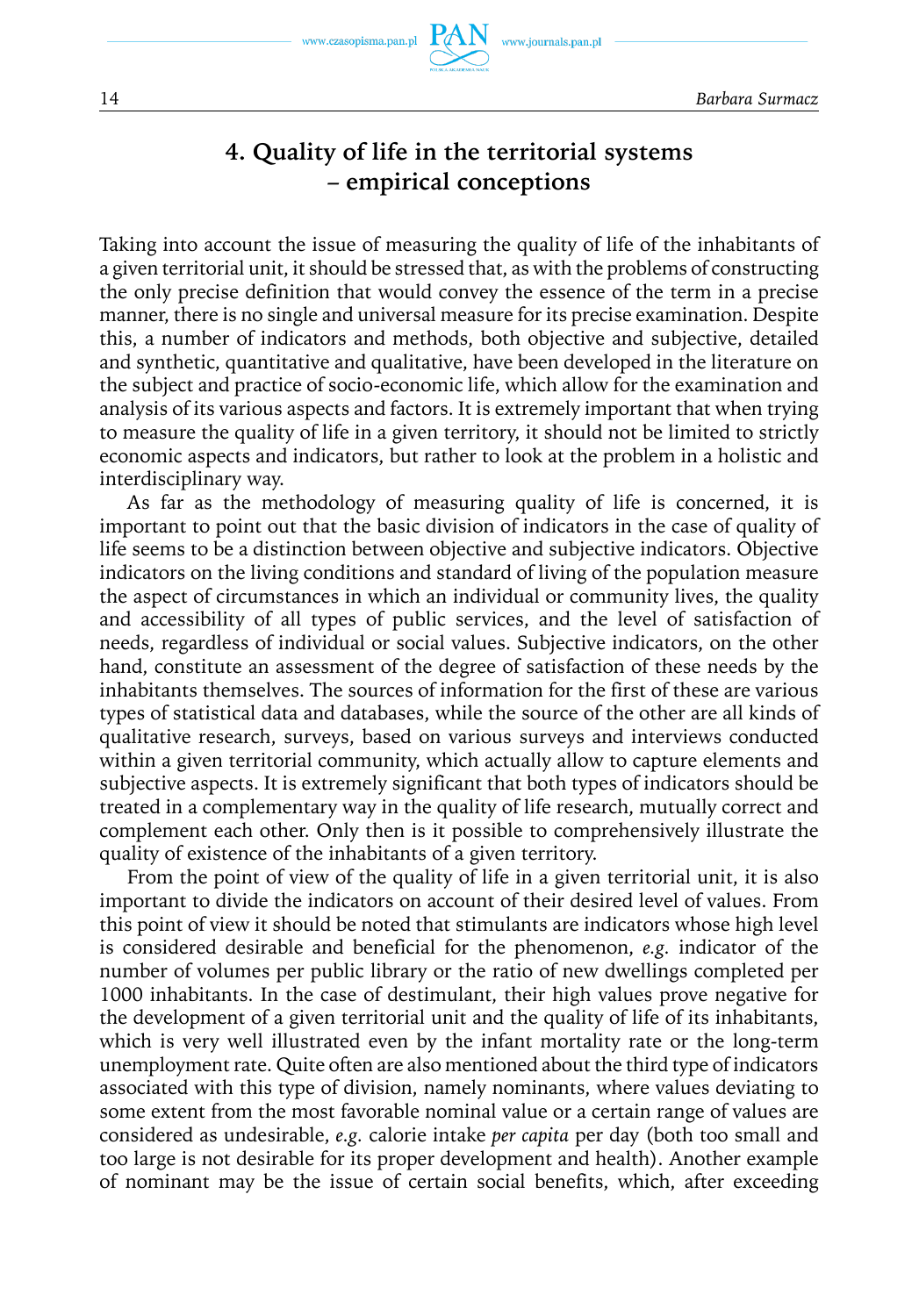certain levels and intensifying them, can generate passivity among citizens, claiming attitudes or, in extreme cases, choosing voluntary unemployment and taking benefits as a way of life. In this case, it is therefore necessary to determine their proper level and structure so that, on the one hand, they provide decent living and development opportunities for the disadvantaged but, on the other hand, do not deprive them of their active personal and socio-economic attitudes (Panek 2014: 125-127).

It is also worth mentioning the important distinction between the specific indicators that measure the level of satisfaction of partial needs within particular aspects of life (examples of specific indicators related to health care are presented in Table 2), group indicators obtained by aggregating specific indicators in a given field *e.g.* health care and synthetic indicators, aggregating all calculated specific or group indicators.

| Objective indicators                                                                                                                                                                                                                                                                                                                                                                                                                 |                                                                                                                                                                                                                                                                               | Subjective indicators                                                                                                                                                                                                          |
|--------------------------------------------------------------------------------------------------------------------------------------------------------------------------------------------------------------------------------------------------------------------------------------------------------------------------------------------------------------------------------------------------------------------------------------|-------------------------------------------------------------------------------------------------------------------------------------------------------------------------------------------------------------------------------------------------------------------------------|--------------------------------------------------------------------------------------------------------------------------------------------------------------------------------------------------------------------------------|
|                                                                                                                                                                                                                                                                                                                                                                                                                                      |                                                                                                                                                                                                                                                                               |                                                                                                                                                                                                                                |
| living conditions                                                                                                                                                                                                                                                                                                                                                                                                                    | standard of living                                                                                                                                                                                                                                                            | satisfaction with life                                                                                                                                                                                                         |
| Average life expectancy<br>٠<br>• Infant deaths per 1000<br>inhabitants<br>• Deaths of residents<br>according to selected age<br>groups<br>• Deaths from civilization<br>diseases / infectious<br>diseases/occupational<br>diseases<br>• Number of medical practices<br>per 1000 inhabitants<br>• Number of medical and<br>dental advice per capita<br>• Number of inhabitants<br>per 1 clinic /1 specialist<br>physician/1 pharmacy | • Total health expenditure <i>per</i><br>capita<br>• Social outlays for health and<br>social care<br>• Personal expenses for health<br>and hygiene<br>Occurrence of financial<br>difficulties of households<br>related to the realization and<br>satisfaction of health needs | • Self-esteem of your health<br>and well-being<br>• Quality assessment of health<br>care<br>• Evaluation of access<br>to medical services<br>• Satisfaction with your state<br>of health<br>• Physical and mental<br>wellbeing |

Table 2. Selected indicators for measuring the quality of life in territorial systems regarding the aspect of health care

Source: Own elaboration.

Extremely useful for assessing the quality of life of inhabitants of a given territorial unit is also used on an increasingly large scale measures of social development, which cover various aspects and components of the broadly understood quality of life of the population and allow to comprehensively examine the level and diversity of social development in a given territory and the quality of life of its inhabitants.

As one of the oldest and most widespread of this type of measure, the Geneva method, often called the distance method, should be mentioned. It was developed at the turn of the 1960s and 1970s as part of research by one of the United Nations institutions, namely the United Nations Research Institute for Social Development, and then in some way modified by the Institute of Social Economy , in order to adapt it and the possibility of efficient use also in Poland. Despite the fact that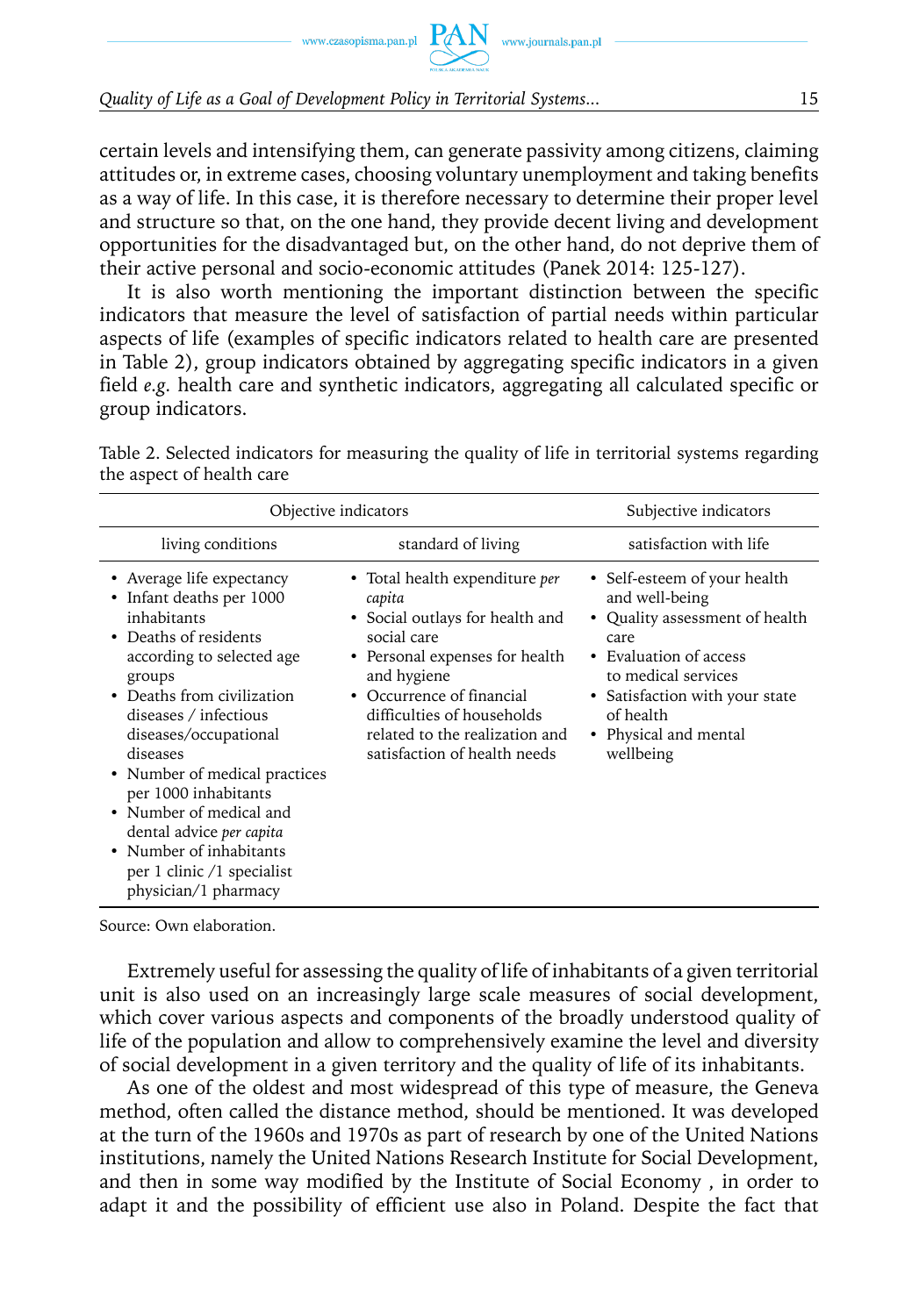while measuring the broadly understood social development and quality of life of the population using this method only objective indicators are used, it yet comes to understanding the quality of life in a relatively broad sense taking into account such areas and dimensions as health, food, housing, education and training, social security, leisure and recreation and material management, which correspond to a number of specific indicators designed to construct a synthetic indicator. The quality of life is thus perceived as the level of realization and satisfaction of seven different types of household needs of a material, social and cultural nature. All of them are treated in this method as endogenous variables, alongside exogenous variables that may be random or non-random and serve to describe the causes of variation in levels and the fulfillment of the needs met, *i.e.* variability in the quality of life of the population in selected social, temporal and spatial structures (Panek 2014: 131).

An equally important measure considering some of the dimensions of the broadly defined quality of life of a given territorial unit is Human Development Index HDI which is very often used in practice by the United Nations Development Program. This measure, in its original form, allows to examine the level of social development at national level, taking into account three key dimensions of the quality of life of the population, *i.e.* life expectancy and health status, knowledge and education, and living and income levels. These aspects are measured by specific indicators, from which the synthetic indicator is then constructed. In addition, we also distinguish numerous HDI variants and modifications, including Local Human Development Index (used in poviat section), Inequality-adjusted Human Development Index IHDI (taking into account in its structure the issue of delamination and differences in the quality of life of the inhabitants of the surveyed areas) and Gender Inequality Index GII (its main objective is to identify differences and disparities between men and women in aspects of quality of life such as health, education, social and political involvement and access to the labor market and income) (Antaczak 2012: 9-22).

When considering how to measure the quality of life with synthetic measures, it is impossible not to mention also about the Quality of Life Index, which was developed by the popular British weekly magazine The Economics. Its main purpose is to illustrate the quality of life of inhabitants of a given territorial unit as a result of the combination of both objective indicators and the results of research on its subjective dimension, *i.e*. the degree of satisfaction of the inhabitants from particular aspects of their existence. Among the numerous components of the discussed measure are such quality life spheres as the material situation, the environment (climate and geographical location), health, security, stability and political freedom, employment stability, gender equality and family and community life (Krajowy raport… 2012: 23-26).

An equally important measure of the quality of life within a given territorial unit – as a rule a country, that deals with this phenomenon from a holistic perspective is the OECD Better Life Index, developed by international Organization for Economic Cooperation and Development. This index insists on eleven spheres related to the widely understood quality of life, *i.e.* health, education, living conditions, material situation, occupational activity, society, participation and social commitment, the state of the environment, security, the balance between private and professional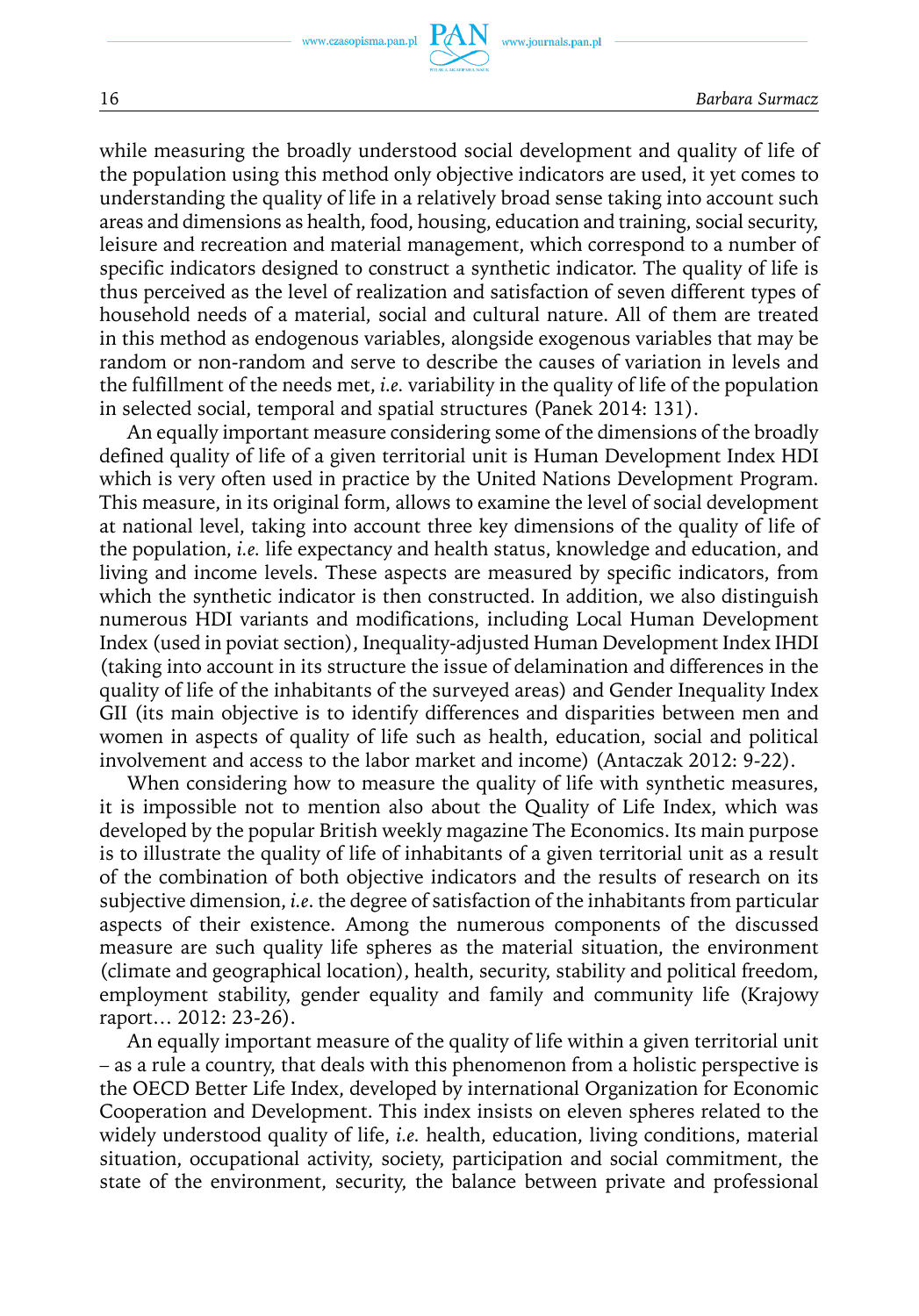life and the sense of satisfaction of one's own being. In order to examine each of them, the OECD uses a total of twenty-four specific indicators that characterize the different spheres of life.

There are also measures to measure only the subjective quality of life and happiness of a given territorial community. For example, the quality of life survey using the Satisfaction with Life Index SLI, developed by a UK social psychologist, is based on conducting surveys and interviews with the inhabitants of a given territorial unit – usually a country – to diagnose their sense of happiness and satisfaction of their own lives. Citizens are asked, among others about aspects such as satisfaction with their financial situation, health status, access to education and development opportunities. The subjective quality of life dimension is also clearly highlighted using the Subjective Well-Being SWB indicator. The basis of the information used and analyzed within it is data derived from surveys conducted among the population of a given territorial unit, on the assessment of their own well-being, happiness and satisfaction from their own existence (Polak 2014: 11-13).

Interesting measures developed to try to measure the level of happiness levels within a given community are also The World Index of Happiness, also known as the Happy Planet Index HPI and the Gross National Happiness Index GNH. The first was developed in 2006 by the British New Economics Foundation, whose main goal is to promote justice and equality in both social, economic and environmental dimensions. This measure is used to measure the welfare of individual communities, taking into account aspects of the state of the environment and sustainability. It is based on three basic elements, *i.e.* expected life expectancy, subjective sense of happiness and satisfaction from life and the ecological footprint. So it illustrates how long the citizens of a given country live happily in relation to their environmental costs.

The second of these happiness measures was developed for a comprehensive measure of the quality of life of the relatively small South Asian state – Bhutan, with emphasis not only on economic but also on social and psychological issues. This is a multidimensional indicator, consisting of nine aspects of the broadly defined quality of life, *i.e.* conditions and standard of living, health status, mental wellbeing and life satisfaction, education, culture, effective use of time, relationships, environment and ecology and good governance. Each of the nine spheres is measured using a number of detailed indicators, and the data is derived from periodic surveys carried out among the inhabitants of the country, taking into account the region, age, sex, residence in town or in the countryside, *etc.* It is important to emphasize that this measure is still used today in the process of planning the socio-economic development of the country concerned (Krajowy raport … 2012: 23-26).

Taking into account the research on the quality of life in territorial systems, it is important to emphasize that one of the first holistic and comprehensive studies in Poland was conducted by the Institute of Social Economy, founded in 1920 and still exists today in the SGH's organizational structure. Currently, this type of research is conducted regularly by Central Statistical Office. Also numerous universities and non-governmental organizations are involved in such research topics. The EU and its institutions, including the European Commission and Eurostat, also deal with issues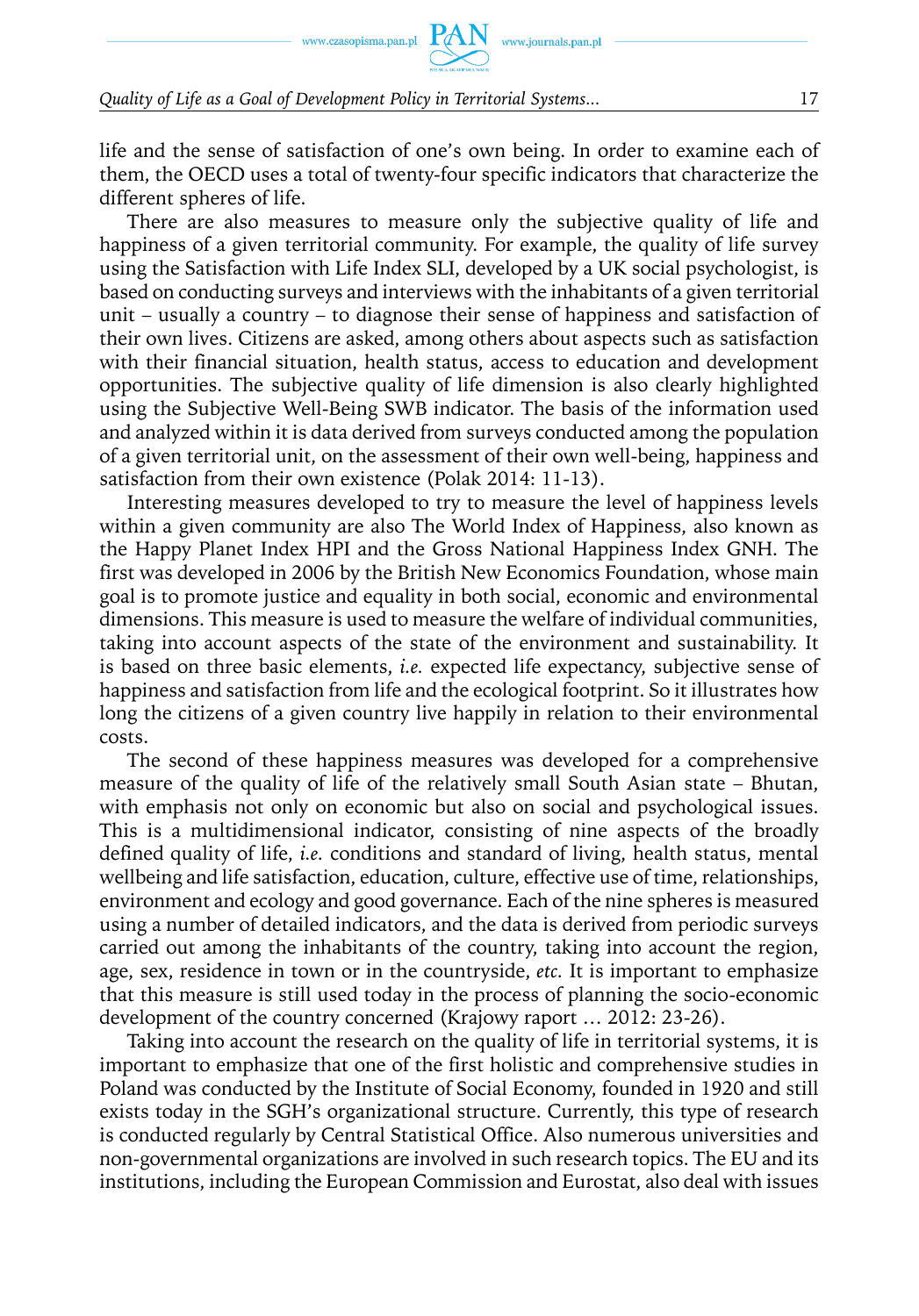related to the quality of life of people and its improvement. Taking into account international organizations should also mention United Nations (and especially one of its agencies UNDP), the OECD and World Bank (Panek 2016: 29-33).

First and foremost, the research conducted by the local governments of the regions, poviats, cities and municipalities, which have become increasingly popular in recent years, is of paramount importance in terms of improving the quality of life of inhabitants at the level of individual territorial units. However, it may be worrying that, based on the analysis and review of numerous local government research on the quality of life, it can be concluded that they are most popular at the level of regions and large cities, while for small and medium-sized towns and rural communities is still a certain deficit in them.

It is extremely important that research into the quality of life in territorial systems brings a number of benefits and allows for better planning of undertakings and initiatives within the framework of their socio-economic and spatial development policy. First of all, they should provide a starting point for developing and updating all kinds of strategic programs for the future development of a given territorial unit, including diagnosing the present situation and identifying development barriers, and, above all, developing the projection part and establishing all kinds of goals and directions. Secondly, these researches should provide a valuable source of information for government and local governments on whether a given country, particularly a region, district, city or municipality, develops in line with the priorities and directions of action, and indirectly also on the effectiveness of their implementation and the pace of expected change. In the case of units of regional level and especially of local level, the aspect of communication through the survey of regional and local authorities with the inhabitants of a given territorial community is also relevant, because this is an opportunity to know their subjective assessment of wellbeing, expectations about investment and development directions, and at the same time provide a way to encourage them to participate in a variety of activities and initiatives to develop a given area and improve living conditions.

In addition, from the perspective of territorial marketing, the rankings of cities and regions which are built on the basis of both quantitative and qualitative research on quality of life, plays a major role, because it may in essence significantly shape the image of a given territory and as a result attract investors and new residents to the area or to maintain those already present. Examples of research on the quality of life conducted in recent years in territorial systems are presented in the Table 3.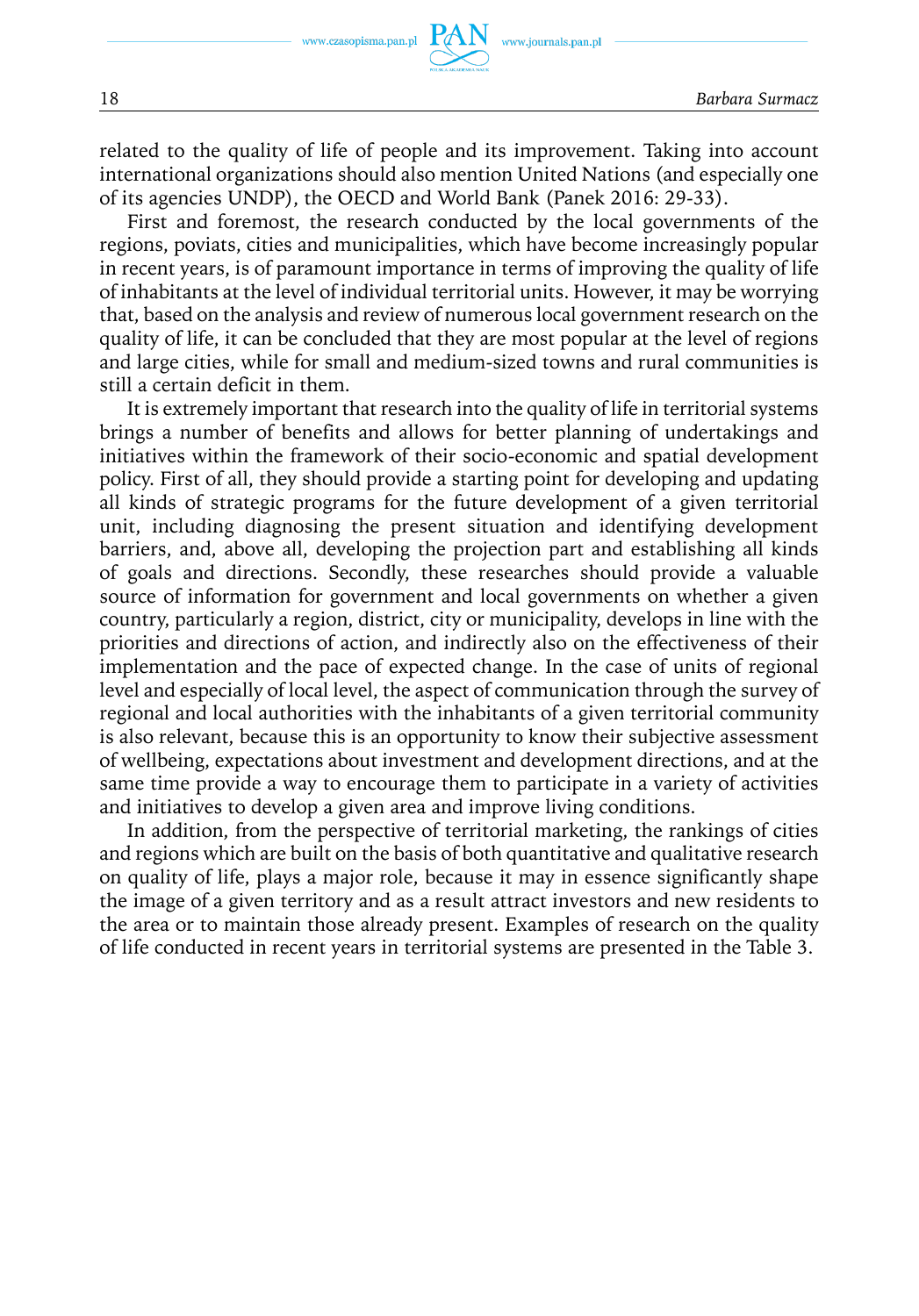Table 3. Summary of selected cyclic and periodic research on quality of life at different levels of territorial units

| EU level                                                                                                                                                                                       | National level                                                                                                                                                                                                                                                                                                                                                                                                                                                                                                                                                                                                                | Regional and local level                                                                                                                                                                                                                                                                                                                                                                                                                                                                                                                                                                                                                                    |
|------------------------------------------------------------------------------------------------------------------------------------------------------------------------------------------------|-------------------------------------------------------------------------------------------------------------------------------------------------------------------------------------------------------------------------------------------------------------------------------------------------------------------------------------------------------------------------------------------------------------------------------------------------------------------------------------------------------------------------------------------------------------------------------------------------------------------------------|-------------------------------------------------------------------------------------------------------------------------------------------------------------------------------------------------------------------------------------------------------------------------------------------------------------------------------------------------------------------------------------------------------------------------------------------------------------------------------------------------------------------------------------------------------------------------------------------------------------------------------------------------------------|
| European Quality of Life<br>Survey<br>European Survey of Income<br>and Living Conditions of EU<br>Countries<br>Quality of life research in<br>European cities under the<br>Urban Audit Program | Social Diagnosis. Conditions<br>and Quality of Life of<br>Poles (survey of the Social<br>Monitoring Council)<br>Quality of life in Poland<br>(survey of the Central<br>Statistical Office)<br>Quality of Life, Social Capital,<br>Poverty and Social Exclusion<br>(survey of the Central<br>Statistical Office)<br>Regional Difference in Quality<br>of Life in Poland (survey of the<br>Central Statistical Office)<br>National Social Development<br>Report (survey of UNDP)<br>Research on quality of life<br>under the National Foresight<br>2020 Program<br>The various surveys of Center<br>for Social Opinion Research | Surveys of subjective character,<br>carried out among local and<br>regional communities by the<br>voivodeships, poviats and<br>communes self-governments,<br>e.g.:<br>• Assessment of the<br>Conditions and Quality<br>of Life of the Pomeranian<br>Residents and Their<br>Perception of the Future<br>• Study of Quality of Life<br>of Residents of Warsaw<br><b>Districts</b><br>• Study of Quality of Life of<br>Residents of Poznan<br>• Quality of Life of Residents<br>and Public Services in Lodz<br>• Study of Quality of Life of<br>Residents of Municipalities<br>of Lodz Region in the Light<br>of Institutional Efficiency<br>of Municipalities |

Source: Own elaboration.

### **5. Quality of life among development policy objectives, in the light of national, regional and local strategy papers**

It is extremely important that in the current Long-term National Development Strategy up to 2030 (Długookresowa Strategia Rozwoju Kraju. Polska 2030, 2013: 24-43), which is a document defining the general trends, challenges and scenarios of the country's socio-economic development, the improvement of the quality of life of our country has been adopted as the overriding goal of development. It should be emphasized that as a measure of achievement of the assumed main objective, on the one hand, a quantitative growth rate of GDP *per capita* was adopted, and on the other hand, as a complement to it, a number of qualitative aspects, with an emphasis on increasing the level of broadly understood social cohesion, as far as possible limiting economic, social and territorial inequalities on the national scale and growth of innovativeness of the domestic economy in relation to other EU countries. In the context of the conditions that have a strong impact on the achievement of the stated objective, the document focuses on stable and high growth and economic development, pro-development spending and investments, and the civilization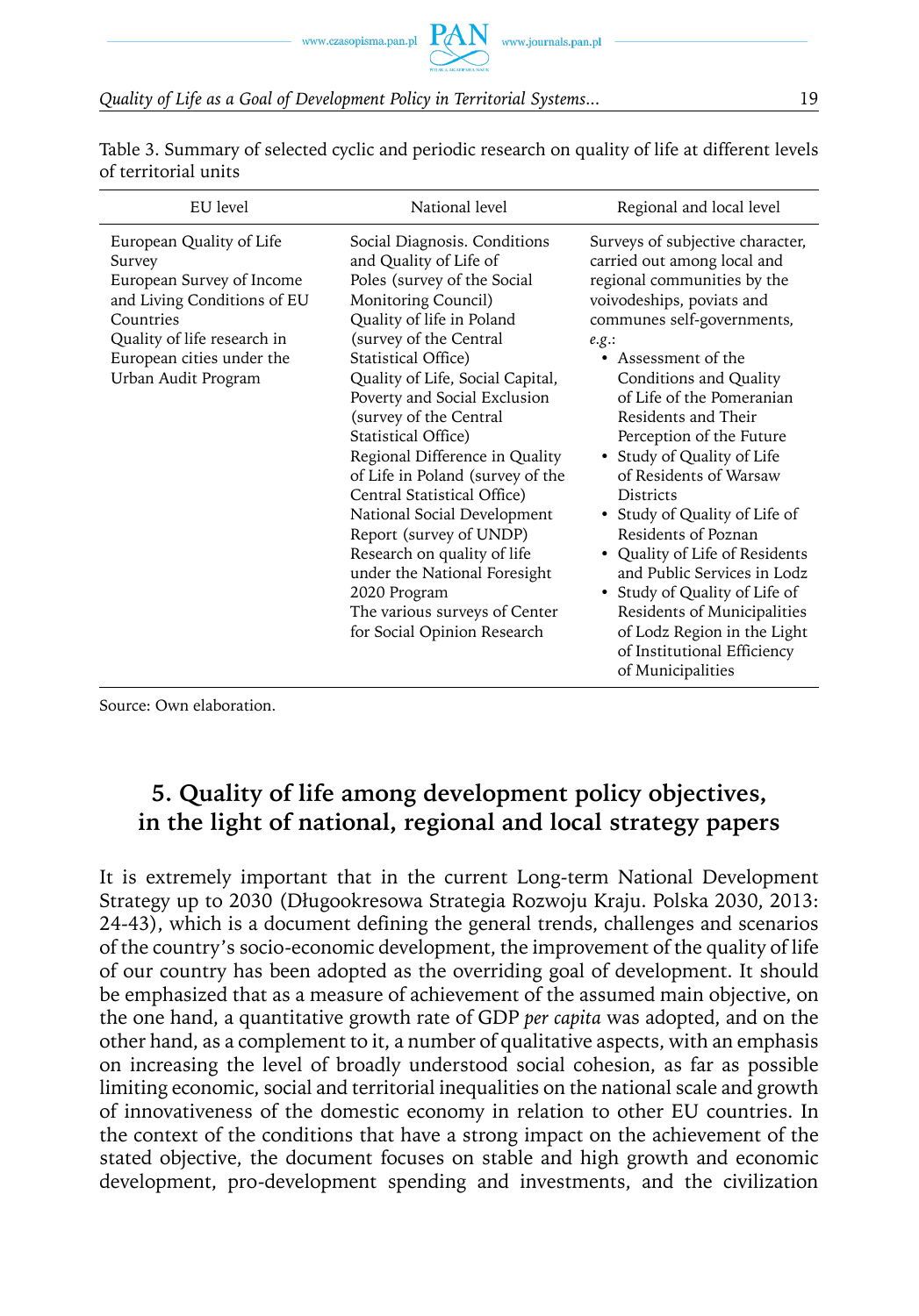www.journals.pan.pl

leap of society that is predicted during the time perspective analyzed. It is also important that in order to achieve the key objective of development, which is the quality of life of Poles, it is assumed to undertake various activities and undertakings in three strategic areas. Firstly, increasing competitiveness and innovation, thus modernizing the economy, which is primarily related to the growth of intellectual capital, including human, social, relational and structural, as well as technological and digital progress. Secondly – what seems particularly important in terms of equalizing or at least easing differences in the quality of life of the inhabitants of individual regions – balancing the development potential of regions, with emphasis on the use of diffusion and absorption mechanisms in stimulating and exploiting the development potential of individual territorial units, and striving for the as far as possible cohesion in the social, economic and spatial dimension and thus shaping the high quality of life of their inhabitants. The last of the areas for improving the quality of people's lives concerns institutional factors, *i.e.* increasing the efficiency and effectiveness of the operation of the state itself and its units and institutions, in the execution and implementation of the abovementioned activities and projects.

Another significant country-wide strategic document, where the quality of life of the population is a matter of even priority, is the Medium-term National Development Strategy up to 2020 (Średniookresowa Strategia Rozwoju Kraju 2020 2012: 20-31), which defines medium-term development goals and directions for action and intervention at national level. It should be emphasized in particular that the strategic objective of this strategy is to strengthen and to make the most effective use of socio-economic and institutional potentials, to ensure a high quality of life for the population and at the same time a faster and sustainable development of the country. With the emphasis on improving the quality of life of our citizens, three key areas of intervention have been developed, with a number of specific objectives and directions for intervention and action. These areas are, first of all, related to increasing the competitiveness of the economy by the rise of modern technologies and innovation, promoting a knowledge-based economy, investments in modern transport, energy and IT infrastructure, and developing human capital as far as possible. Secondly, shaping interregional social, economic and territorial cohesion, with an emphasis on equalizing quality and accessibility to public services, creating opportunities for each of the area of the country and each of the individual and social group to develop, the most effective social integration, fight against poverty, unemployment and all manifestations of marginalization and social and occupational exclusion. Thirdly, the institutionally efficient state, which is able to effectively dispose of available public funds, with an emphasis on development expenditure, stimulate the development of social capital and ensure the security of its citizens.

In light of the reflection on the aspect of improving the quality of life in territorial systems through development policy, it is impossible not to refer also to the current National Strategy for Regional Development (Krajowa Strategia Rozwoju Regionalnego 2010-2020 2010: 81-94), which is one of nine integrated strategies with the previously discussed Medium-term National Development Strategy. This document sets out the main objectives of regional development policy and the ways in which government and local government actors interact and act in the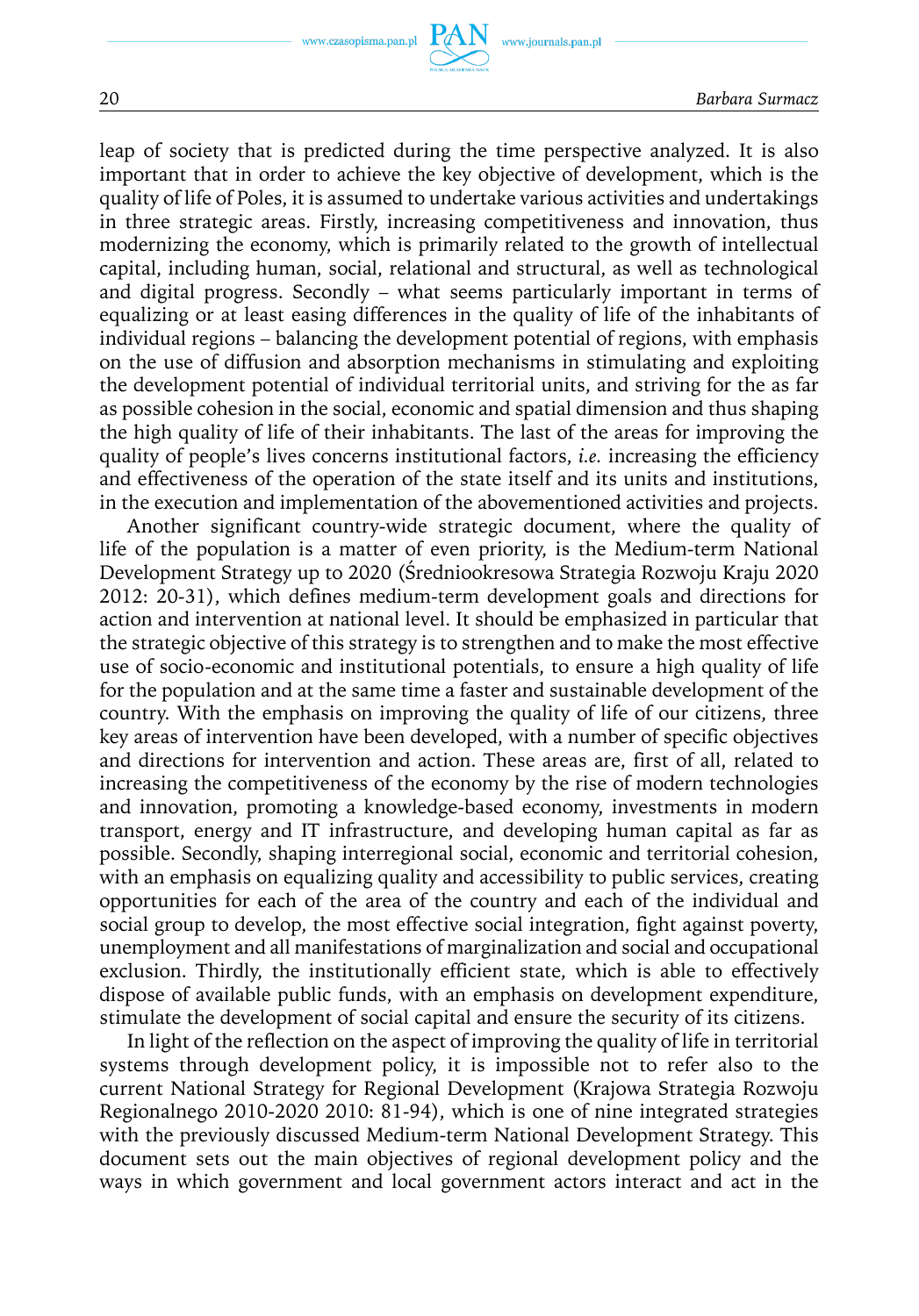development of our regions, cities and rural areas and thus improve the quality of life of population living there. It should be emphasized that in the provisions on the vision of discussed strategy, it was assumed that the Polish regions would have a better place for existence and development by 2020, by raising the level and quality of life of their inhabitants and creating a suitable social, economic and institutional framework. As in previous strategies, emphasis has been placed on such actions and directions of intervention to contribute to the achievement of the main objective as to increase regional competitiveness and innovation, shaping interregional cohesion in all its dimensions, increase in employment, caring for a high level of environmental protection and ecological safety and effective and partnership-based cooperation in the achievement of development objectives, with particular regard to the territorial approach and full use of the characteristic development potentials of each region.

Taking into account the currently applicable regional development strategies, prepared for each of the voivodeships up to 2020, it should be stressed that in most of them the issue of improving the quality of life of inhabitants residing in a given territory is contained directly or in mission, which is the overriding strategic goal of the region's development or accentuated in the vision of development, which is a synthetic description of the future of the region and its target image.

For example, the self-government of the Podkarpackie Voivodeship in its development strategy until 2020, the issue of high quality of life of the inhabitants has directly involved both the vision and mission of the region development. As far as the development vision is concerned, it assumes that the discussed region will become a smart and sustainable territory within the given period, which fully utilizes its endogenous potential and its transnational position and thus ensures a high quality of life for its inhabitants. The development mission, the overriding goal of the strategy, is also about improving the quality of life of the regional community, mainly through the efficient use of internal and external resources and sustainable socio-economic development.

This situation is also very well illustrated by the regional development strategy of the Wielkopolskie Voivodeship. At the top of the hierarchy of privileged areas and objectives of development is exactly the improvement of the quality of life of the inhabitants as well as sustainable development. It is the overriding goal of the adopted strategy, which is to be realized through actions and interventions mainly in aspects such as education, demography, social and technical infrastructure, work, entrepreneurship and innovation, social capital and social inclusion. The relations between the given elements are presented on Figure 1. The implementation of all types of activities and projects in these spheres is to be subordinated to the improvement of the quality of life in the region, under conditions of sustainable development.

The situation is similar in the case of the Łódzkie Voivodeship, which as a vision of development, has adopted striving for a coherent region in terms of territory and image, competitive and creative at national and EU level, with an emphasis on investment attractiveness and high quality of life for its inhabitants, or in the case of the Świętokrzyskie Region, whose overriding goal is to improve the quality of life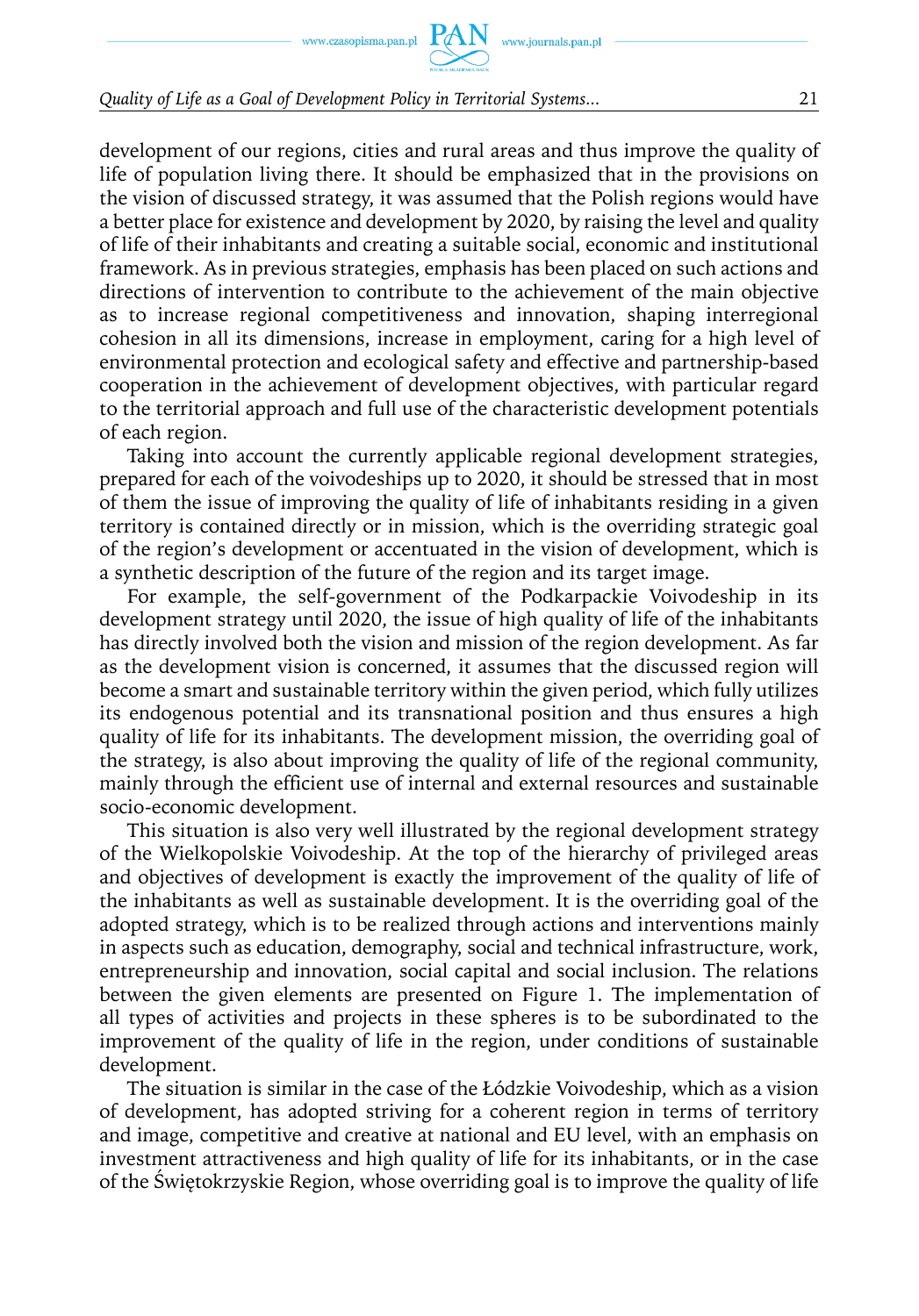of the regional community through the as complete as possible, innovative use of the potential, advantages and opportunities of the region, the reversal of negative demographic trends and the care for the environment.





Source: (Strategia Rozwoju Województwa Wielkopolskiego do 2020: 74).

An interesting hierarchy of objectives was also presented in the Podlaskie Voivodeship development strategy, where three main strategic objectives were identified – one of them being the quality of life of the inhabitants – and the corresponding to each of them operational objectives and directions of intervention. According to the assumptions, the high quality of life of the inhabitants is to be achieved by actions in areas such as fight against the negative effects of demographic change, improving social cohesion, improving the health of the population, increase public safety, protection of environment and rational management of its resources.

There are also strategies for the development of regions of particular voivodeships (*e.g.* Lubelskie and Pomorskie), that have a quality of life as the strategic goal of development do not speak directly but their particular aspects and dimensions are indirectly reflected in the majority of goals, priorities or directions of action and intervention.

Taking into account development strategies at a local level, it should be emphasized that improving the quality of life and its individual aspects also play a central role in most of them. This applies both to poviats, to large cities as well as to small and medium-sized ones, as well as to rural communes as a rule. For example, the capital city of Warsaw, which aspires to the role of a European metropolis, listed the improvement of the quality of life and the security of its citizens as the first of six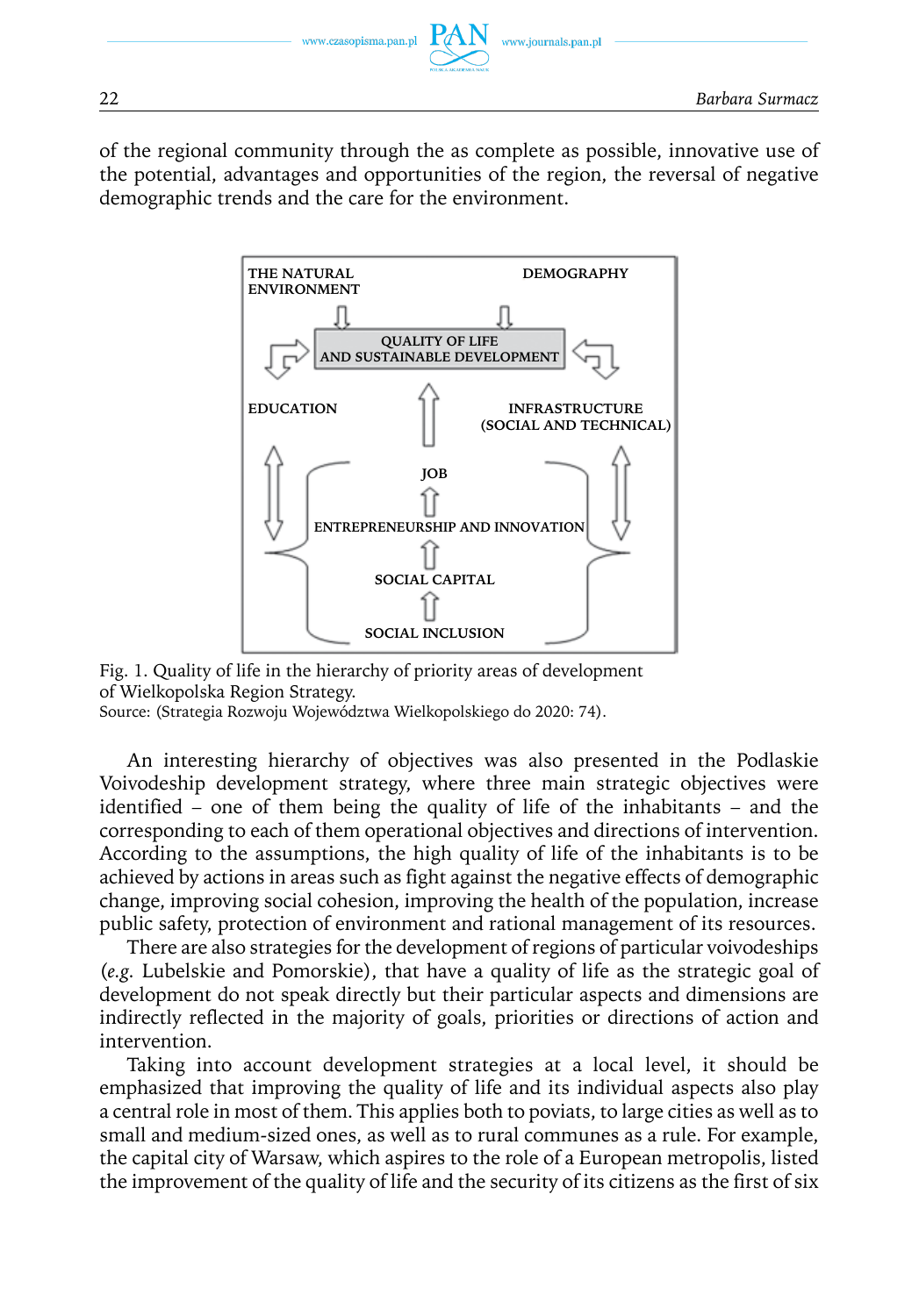www.czasopisma.pan.pl  $\Gamma$ 

*Quality of Life as a Goal of Development Policy in Territorial Systems...* 23

key strategic objectives. These issues are to be achieved by improvement of the socioeconomic infrastructure and the quality and access to public services. The city of Rzeszów, in its current development strategy, in formulated vision of development, speaks directly about shaping a city that is friendly to its citizens, where one can count on a high quality of life and comprehensive development in the social, economic and cultural spheres. In terms of small and medium-sized cities, it is worth mentioning, for example, the town of Krosno, which places emphasis on the quality of life of the local community through the development of education, culture, innovative economy and improvement of the natural environment, or the city of Tarnów whose main goal is formulated as best satisfying the needs of the inhabitants and improving their quality of life by providing modern services and supporting development. As an example of a rural community and quality of life among its development goals, it is worth mentioning the strategy of the Łódź commune of Czarnocin, which in its vision and mission directly takes into account the improvement of the quality of life of its inhabitants and the opportunities for achieving their development goals and aspirations, in particular through the sustainable development of agriculture, tourism and services and care for a clean environment. In addition, as an example of development strategy at the poviat level, it is worth mentioning, for example, about the Lower Silesian district of Jawor, which in its vision of development emphasizes the high quality of life offered to its inhabitants by guaranteeing good working conditions, active personal development and the development of knowledge and innovation and it also mentions the discussed problem as one of the three main strategic objectives.



Fig. 2. Quality of life among development policy objectives in territorial systems Source: Own elaboration.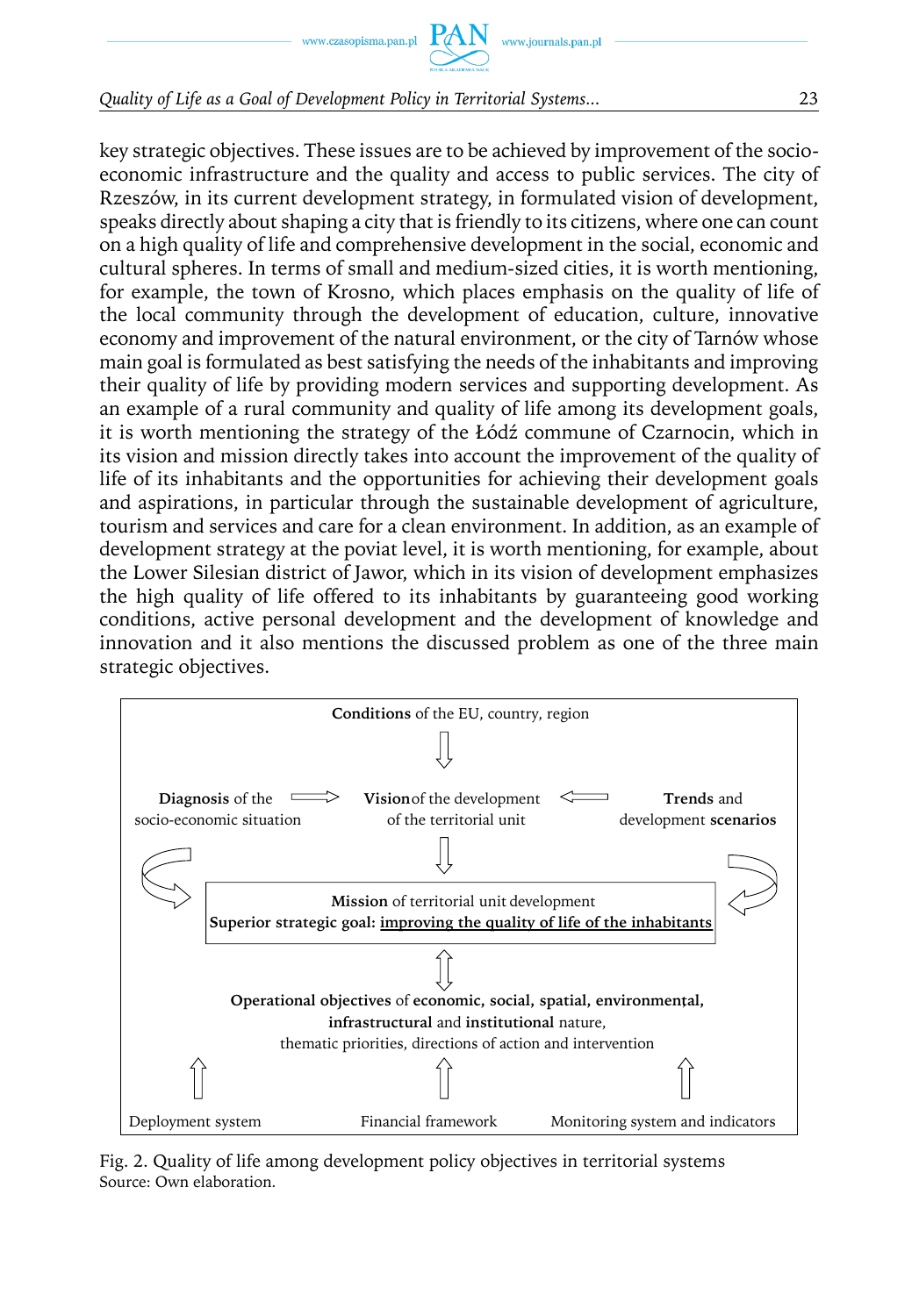

www.journals.pan.pl

### **Summary and conclusions**

Quality of life is an extremely dynamic category, variable in time and space. At the present stage of socio-economic development and civilization development of society, its great importance is increasingly emphasized, and that it also provides many open research problems today, both theoretical and empirical. As a multifaceted and very complex concept, there is no single its interpretation, universal for all branches of science for the time being, and one precise measurement method, nevertheless it plays an important role in the numerous analyzes and research carried out by various disciplines of science and practitioners and decision-makers.

It is also of great importance – or perhaps above all – from the perspective of the development of territorial units. Bearing in mind that the statutory duty of territorial authorities at various levels is to pursue development policy and to meet the collective needs of the territorial community, it is important to be aware in particular of the fact that improving the quality of life of the population, which includes both the improvement of the conditions and the level of their lives, should be treated as the overriding goal and the key priority of all actions and interventions of various kinds, undertaken by both national, regional and local authorities.

Based on the analysis of a number of studies on the quality of life and planning documents of Polish territorial units, two types of conclusions can be drawn. It is extremely positive that the issue of quality of life, both at the level of the country, regions, counties, cities and municipalities, usually occupies a prominent place in the structure and hierarchy of development policy objectives. This undoubtedly underscores the high level of this concept in the light of development policy objectives, and of utmost importance, the awareness of regional and local authorities that striving to improve the conditions, level and broadly understood quality of life of the territorial community and its individual units, should be an overriding priority and a starting point for all strategic undertakings and activities undertaken.

However, the deficit can be seen in the case of holistic and fragmentary research on the quality of life of small and medium-sized towns and rural areas. Such research is most often conducted only in the regions and larger cities. This is a disturbing phenomenon, due to the fact that the results of all kinds of research on the quality of life, especially those of holistic dimension, thus taking into account its various aspects and areas, carried out among inhabitants of a given territorial unit, have not only a cognitive meaning and value, but – more importantly – a practical one as well. It is extremely important that to be used them during the creation of development policies by territorial governments at different levels, including small towns and rural communities.

In conclusion, it should be emphasized that the high quality of existence of the territorial community should be, firstly, the point of departure for both the government and the regional and local self-governments of interventions and undertakings, and secondly, what is even more important, the end result of them. Moreover, this issue can and should be considered as a key determinant of development in territorial systems. It can therefore be stated that quality of life is not only a goal but also a determinant of the broadly defined socio-economic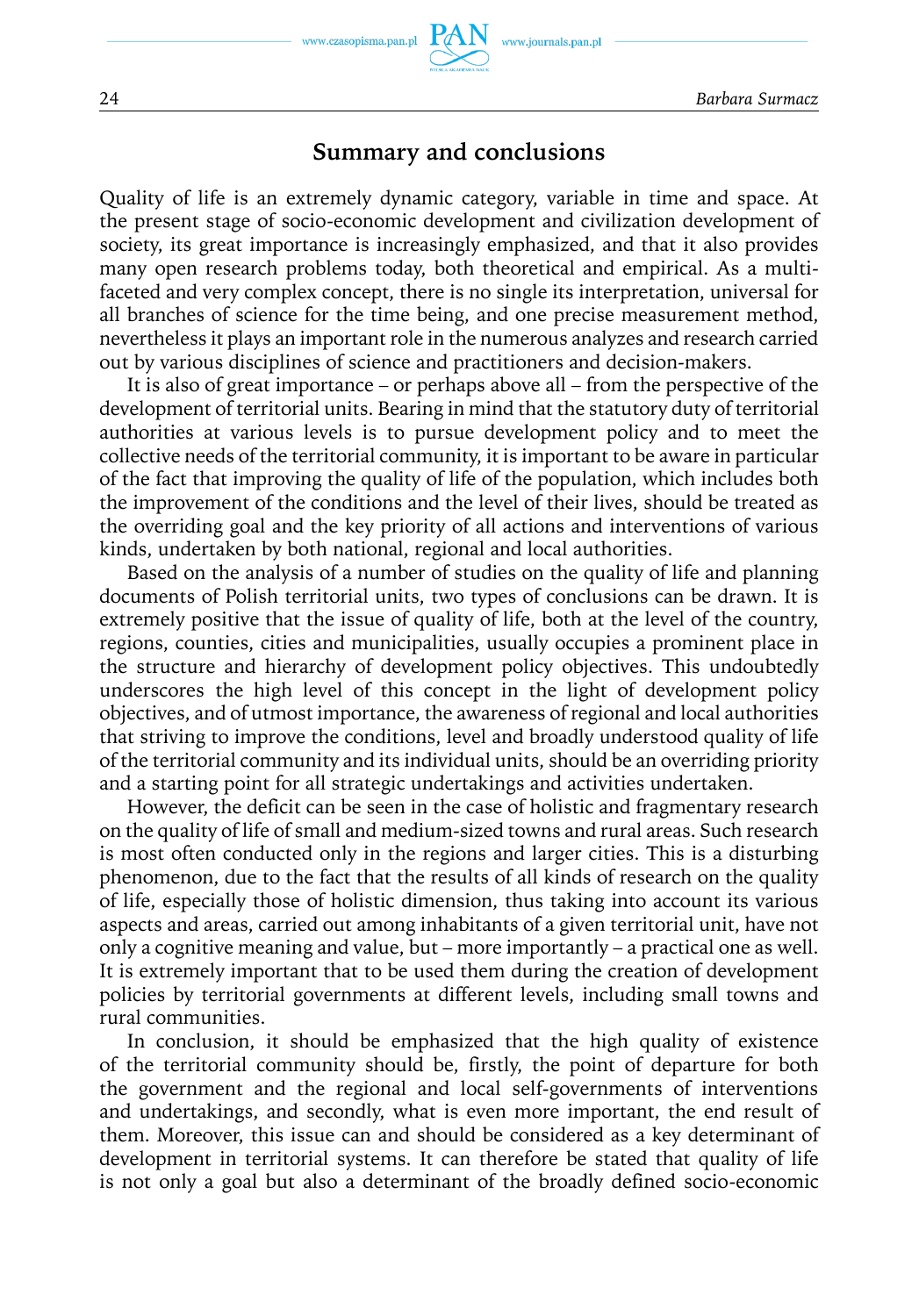development of a given territorial unit. The high quality of life and the mitigation of differences in this area among the inhabitants are conducive to the construction of human capital, social capital and broadly understood social cohesion.

### **References**

- Allardt E. (1993) Having, Loving, Being: an Alternative to the Swedish Model of Welfare Research. In: Nussbaum M. & Sen A. (eds.), *The Quality of Life*. Oxford Clarendon Press, Oxford.
- Antczak R. (2012) Nowe ujęcie wskaźnika rozwoju społecznego HDI. In: Ostaszewski J. (ed.), *Studia i Prace Kolegium Zarządzania i Finansów*, No. 117, Wyd. SGH, Warsaw.
- Bell D., Galloway S., Hamilton Ch., Scullion A. (2006) Quality of Life and Well-being: Measuring the Benefits of Culture and Sport. A Literature Review and Thinkpiece. Scottish Executive Education Department, Edinburgh.
- Campbell A. (1976) Subjective Measures of Well-being. American Psychologist*,* Vol. 31(2). American Psychological Association, Washington.
- Czapiński J. (2002) Szczęśliwy człowiek w szczęśliwym społeczeństwie? Zrównoważony rozwój, jakość życia i złudzenie postępu. In: Zalewska A. (ed.), *Psychologia jakości życia*. No. 1, Wyd. SWPS, Poznań.
- *Długookresowa Strategia Rozwoju Kraju. Polska 2030, Trzecia fala nowoczesności,* 2013, *Ministerstwo Administracji i Cyfryzacji*, Warsaw.
- Gillingham R., Reece W. (1980) Analytical Problems in the Measurement of the Guality of Life. Social Indicators Research, Vol. 7. Springer, Dordrecht.
- Karwowski J. (ed.). (2003) Jakość życia w regionie. Wyd. Uniwersytetu Szczecińskiego, Szczecin.
- Kolman R. (2002) Jakość życia na co dzień. O umiejętności kształtowania jakości swego życia. Wyd. Oficyna Wydawnicza Ośrodka Postępu Organizacyjnego, Bydgoszcz.
- *Krajowa Strategia Rozwoju Regionalnego 2010-2020. Regiony, miasta, obszary wiejskie*, 2010, *MRR*, Warsaw.
- *Krajowy raport o rozwoju społecznym. Polska 2012. Rozwój regionalny i lokalny,* 2012*, UNDP. Wyd. Biuro Projektowe UNDP* w Polsce, Warsaw.
- Kusterka-Jefmańska M. (2014) Jakość życia a jakość usług publicznych w praktyce badań na poziomie lokalnym. In: Bąk A. (ed.). Prace Naukowe UE we Wrocławiu, No. 367, Wyd. UE we Wrocławiu, Wrocław.
- Marcinkowski J. & Wnuk M. (2012) Jakość życia jako pojęcie pluralistyczne o charakterze interdyscyplinarnym. In: Marcinkowski J. (ed.), *Problemy higieny i epidemiologii*. No. 93(1), Oficyna Wydawnicza MA, Łódź.
- Masik G. (2010) Wpływ polityki lokalnej na warunki i jakość życia*.* Wyd. Scholar, Warsaw.

Ostasiewicz W. (2004) Ocena i analiza jakości życia. Wyd. AE we Wrocła*wiu*, Wrocław.

- Panek T. (2014) Poziom i jakość życia. In: Panek T. (ed.), Statystyka społeczna. Wyd. PWE, Warsaw.
- Panek T. (2016) Jakość życia od koncepcji do pomiaru. Wyd. Oficyna Wydawnicza SGH, Warsaw.
- Polak E. (2014) Rozwój zintegrowany a dobrobyt społeczno-ekonomiczny kłopoty z pomiarem. In: Woźniak M. (ed.), *Nierówności społeczne a wzrost gospodarczy*, No. 37, Wyd. Uniwersytetu Rzeszowskiego*,* Rzeszów.